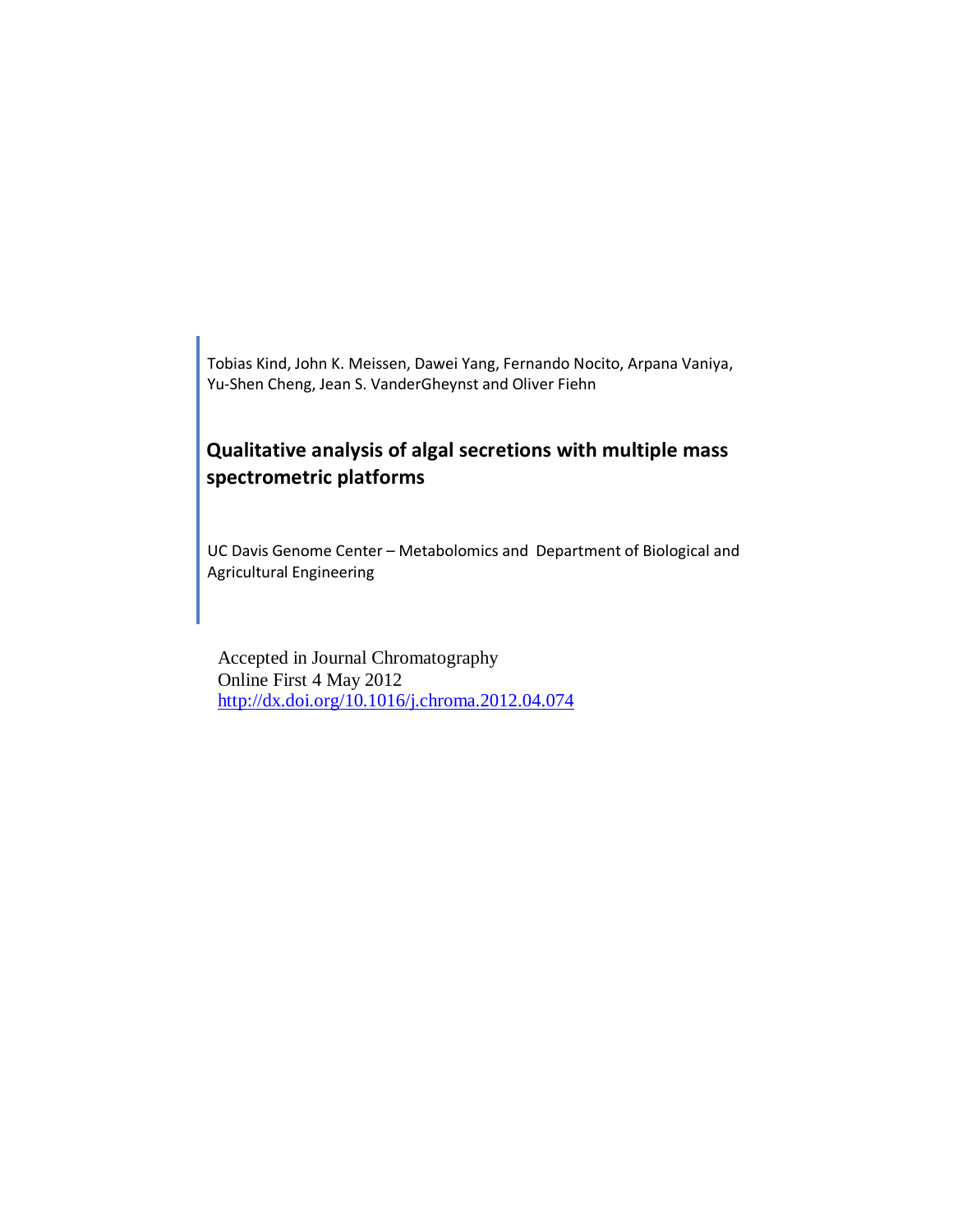# **Qualitative analysis of algal secretions with multiple mass spectrometric platforms**

Tobias Kind<sup>1</sup>, John K. Meissen<sup>1</sup>, Dawei Yang<sup>1</sup>, Fernando Nocito<sup>1</sup>, [Arpana Vaniya](http://fiehnlab.ucdavis.edu/staff/Vaniya/index_html)<sup>1</sup>, Yu-Shen Cheng<sup>2</sup>, Jean S. VanderGheynst<sup>2</sup> and Oliver Fiehn<sup>1</sup>

1) UC Davis Genome Center - Metabolomics, University of California, Davis, CA 95616, U.S.A.

2) Department of Biological and Agricultural Engineering, University of California, Davis, CA 95616, U.S.A.

Correspondence should be addressed to T.K. [\(tkind@ucdavis.edu\)](mailto:tkind@ucdavis.edu)

### **ABSTRACT**

Lipid secretions from algae pose a great opportunity for engineering biofuel feedstocks. The lipid exudates could be interesting from a process engineering perspective because lipids could be collected directly from the medium without harvesting and disrupting cells. We here report on the extracellular secretions of algal metabolites from the strain UTEX 2341 (*Chlorella minutissima*) into the culture medium. No detailed analysis of these lipid secretions has been performed to date. Using multiple mass spectrometric platforms, we observed around 1000 compounds and were able to annotate 50 lipids by means of liquid chromatography coupled to accurate mass quadrupole time-of-flight mass spectrometry (LC-QTOF), direct infusion with positive and negative electrospray ion trap mass spectrometry and gas chromatography coupled to mass spectrometry (GC-MS). These compounds were annotated by tandem mass spectral (MS/MS) database matching and retention time range filtering. We observed a series of triacylglycerols (TG), sulfoquinovosyldiacylglycerols (SQDG), phosphatidylinositols and phosphatidylglycerols, as well as betaine lipids diacylglyceryl-N,N,Ntrimethylhomoserines (DGTS).

## **1. INTRODUCTION**

Algae secrete small molecules such as fatty acids, polysaccharides, small peptides and amino acids as well as exotoxins into their environment [1]. Understanding such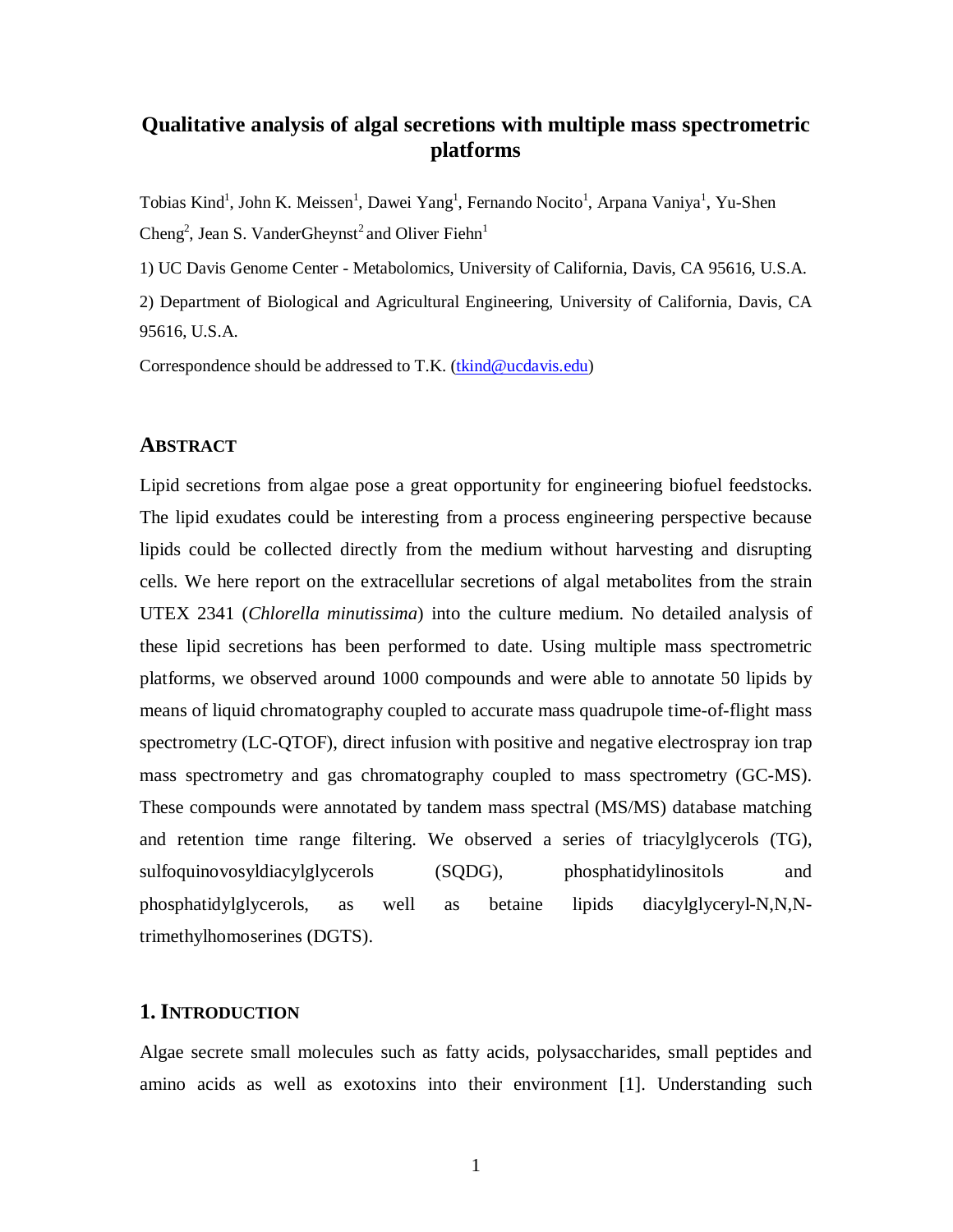secretions is important for deeper insights into laboratory microecosystems of algae, metabolism studies of algae and algal biofuel research. Pratt (1942) observed such extracellular secretions from Chlorella algae diffuse through cell walls and leak into the culture medium [2]. The algal exudate (Chlorellin) had inhibitory effects on bacteria and algae. The mixture was later analyzed to contain free fatty acids which are cytotoxic to cell membranes [3]. Isotopic tracer experiments were used to postulate that the excretion of a series of amino acids are synchronized to the light cycle of algal photosynthesis [4,5]. Bell and Mitchel (1972) observed that bacteria belonging to the genus *Spirillum*  were attracted within 10-15 minutes to algal exudates from the diatomaceous algae *Skeletonema* [6]. Bacteria can grow in algal exudates such as amino acids and sugars without additional carbon sources [7]. It also has been discussed that macroalgae release chemical compounds in defense of herbivores that graze on such algae [8] or predators that actively evolved to detect chemical signals released from algae [9]. Toxic algal secretions including domoic acid or brevetoxins occur during harmful algal blooms (HAB) and are threatening to other wildlife species [10]. It has been hypothesized that algae and bacteria release mucoid substances as protection against ultraviolet radiation [11]. On diatom algae (phytoplankton) the extracellular mucilages contain a complex mixture of proteoglycans and sulfated polysaccharides [12].

In this research paper we investigate the extracellular lipid secretions (see **Figure 1**) from the unicellular green algae UTEX 2341 (annotated as *Chlorella minutissima* [13] [14]). Such extracellular secretions were reported previously by Gladu et al. where an scanning electron microscope (SEM) image shows mucoid substances outside the cell walls [14]. UTEX 2341 is a promising candidate for biofuel and biomass production, however the molecular composition of lipid secretions has not been reported in detail. The analysis of such material at the molecular level and the complexity calls for a series of analytical platforms and separation techniques to be used (see **Figure 2**). Fast fingerprint infusion spectra can be obtained with the Direct Analysis in Real Time (DART) ion source coupled to mass spectrometers [15]. Fatty acids analysis can be performed best by converting free fatty acids into their methyl esters (FAME) and analyzing them with GC-MS. Using a preseparation technique such as thin-layer chromatography (TLC) enhances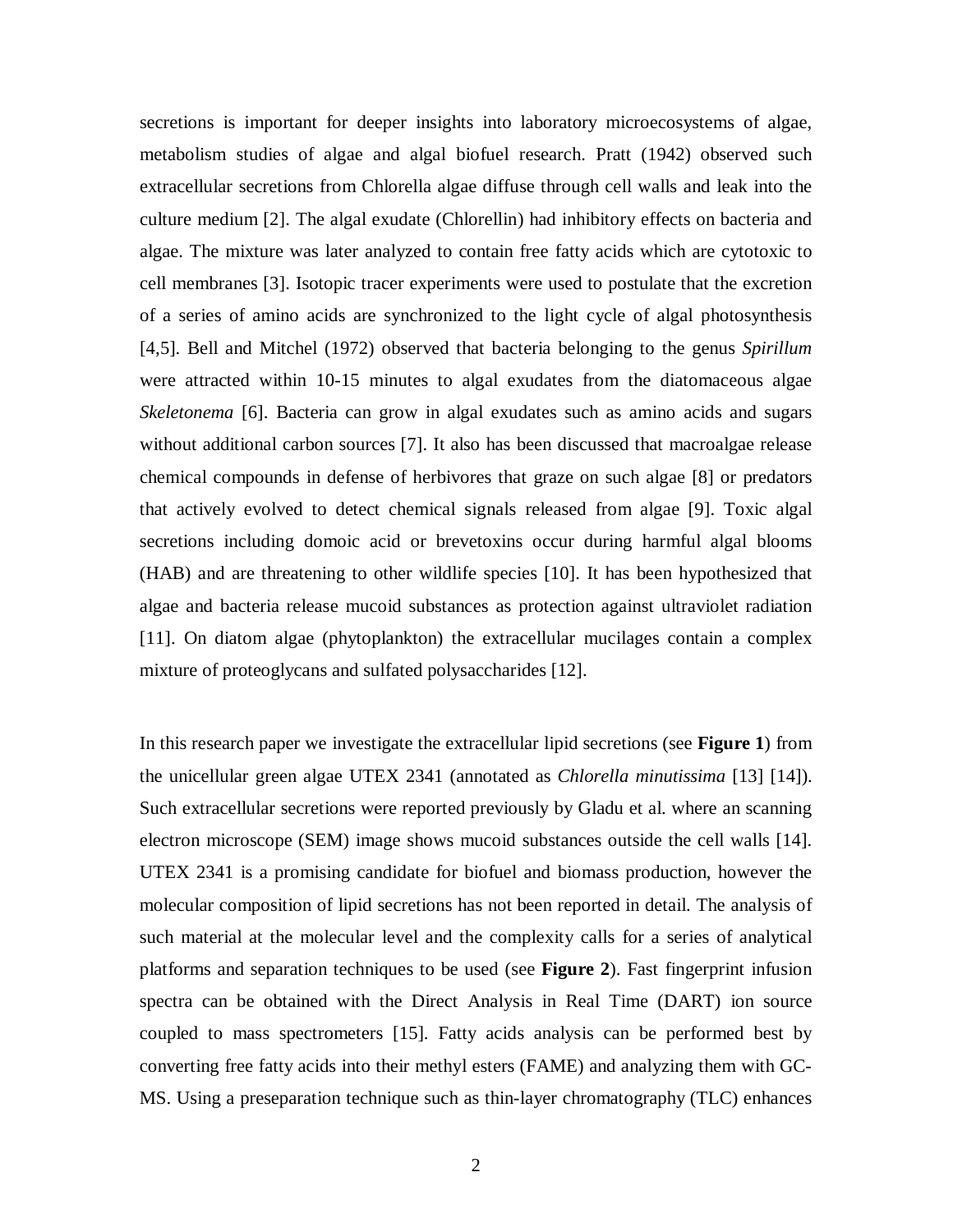the information content of FAME analysis [16]. Also Matrix-assisted laser desorption/ionization coupled to accurate mass time-of-flight instruments (MALDI-TOF-MS) were used for the analysis of algal lipids in the past [17]. A detailed fragmentation analysis using tandem mass spectrometry analysis software (MS/MS) is possible by nanoelectrospray (nanoESI) chip based direct infusion [18]. Using ultra-high resolving power Fourier Transform Ion Cyclotron Resonance Mass Spectrometry (FT-ICR-MS) it is possible to analyze multiple lipid classes and especially generate unique elemental compositions for lipid species [19]. A detailed separation of multiple lipid species can be obtained with high-performance liquid chromatography coupled to accurate mass quadrupole time-of-flight mass spectrometers (LC-QTOF) [20,21] or LC-Orbitrap mass spectrometry [22]

#### **2. METHODS**

#### *2.1. Algal growth and separation of algal secretions*

The algal strain UTEX 2341 (assigned as *Chlorella minutissima*, also assigned to the *Nannochloropsis* genus [14] and other species [13]) was obtained from the Culture Collection of Algae at the University of Texas at Austin (UTEX). Chlorella UTEX 2341 was maintained in N8Y medium, prepared by adding 0.1% yeast extract to N8 medium at 25°C and irradiated with fluorescent light at ~2000 Lux on a 16:8 h light/dark cycle. For extracellular matter production UTEX 2341 was grown on solid ATCC medium #5 (sporulation agar) in Petri dishes. A control plate (no growth) was included for comparison. After one week a yellow-white secretion from individual UTEX 2341 colonies was observed (see **Figure 1**). The extracellular matter was separated and extracted with a modified Folch method [23]. To do this, the secreted matter was first washed from the algal colony using 2 ml methanol and filtered through a 0.22 μm filter into a 50 ml Falcon tube. The total volume was adjusted to 5 ml with methanol and 10 ml chloroform was added and vortexed. Additionally 3 ml water was added and vortexed. The mixture was centrifuged at 1000 g for 2 minutes, and the upper phase, interface and lower phase were collected and lyophilized for 48 hours.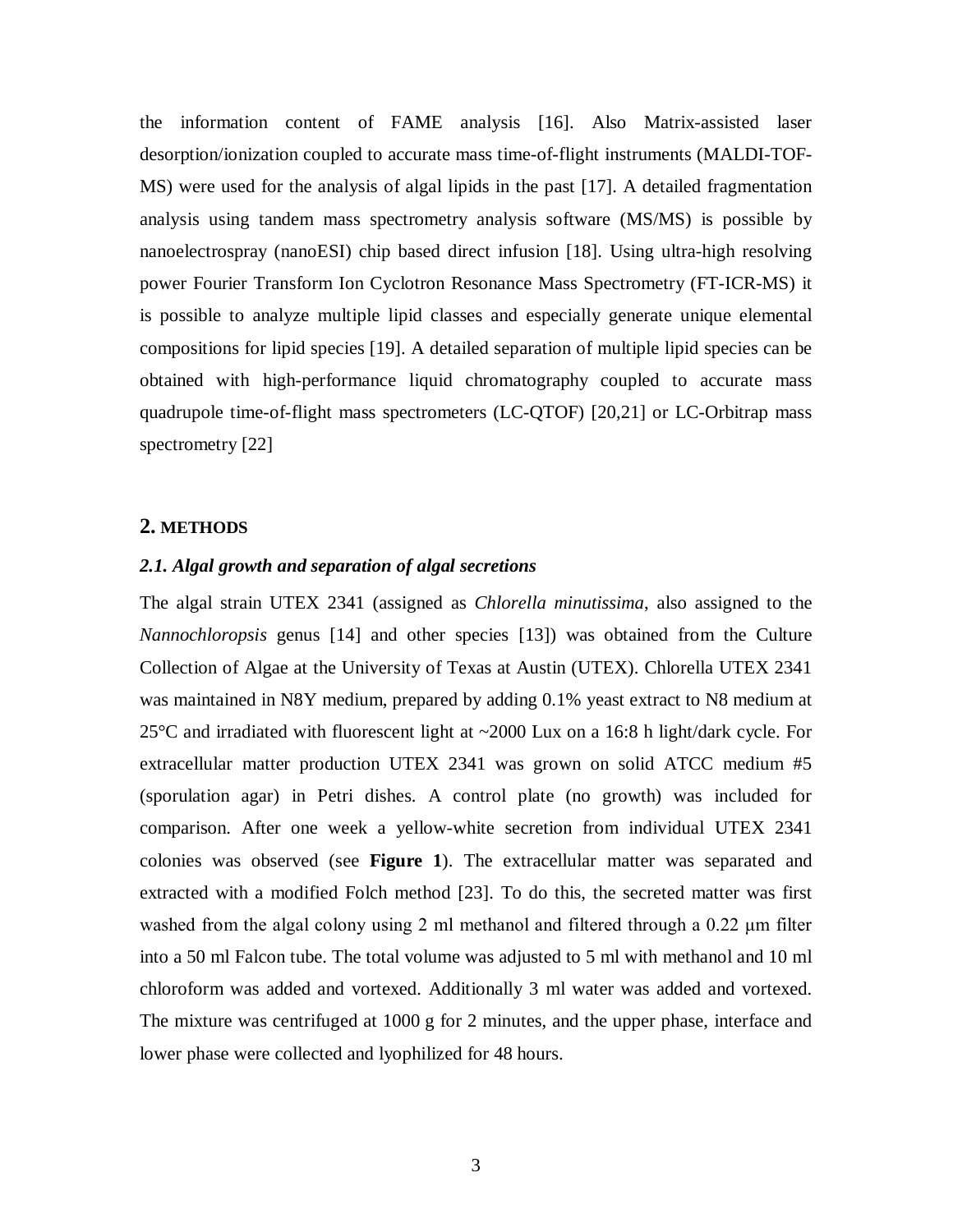#### *2.2. Direct Analysis in Real Time (DART) analysis*

A Direct Analysis in Real Time (DART) ion source (IonSense Inc, Saugus, MA) was coupled to a ThermoFinnigan LTQ linear iontrap (ThermoFinnigan, San Jose CA) operating in full-scan mode from 200-2000 Da. Spectra were recorded with the Xcalibur software. Infusion mass spectra were summed over abundant scans. Solvent blanks were measured to exclude peaks from contaminations. The infusion time was around 5-10 seconds. The DART 100-CE was operated with an effective Helium flow rate of 2.0 l/min. The heater control was set to 250°C, the grid electrode voltage was 250 V, the discharge electrode voltage was 150 V and needle voltage was set to 3000 V.

#### *2.3. GC-MS FAME analysis*

In order to analyze fatty acids in the GC-MS, their methyl ester analogs (FAME) had to be prepared. The dried sample was dissolved in 200 μl hexane and transferred to another glass vial and mixed with 50 μl toluene, and then 100 μl BCl3-methanol was added (Sigma-Aldrich; Supelco 33353; [boron trichloride](http://www.sigmaaldrich.com/catalog/ProductDetail.do?lang=en&N4=CB_000465%7CSUPELCO&N5=SEARCH_CONCAT_PNO%7CBRAND_KEY&F=SPEC) in methanol 12%). The mixture was heated in a water bath at 75°C for 10 min. After cooling, 200 μl distilled water was added. The organic and aqueous phases were then separated and 100 μl of the upper organic phase containing the fatty esters was used for further GC-MS analysis. All solvents and plastic Eppendorf tubes were screened to determine the level of contamination (solvent blanks and method blanks). The injector was an Apex ProSep 800 precolumn separation inlet (Apex Technologies, Inc., NJ). The precolumn mode program was set to splitless mode for 0.17 min, and then changed to GC split for 2.5 min. The precolumn oven of the ProSep was held at 50°C for 0.10 min and then programmed to 250 $^{\circ}$ C at 75 $^{\circ}$ C/min and held for 0.10 min, finally got to 350 $^{\circ}$ C at 50 $^{\circ}$ C/min and held for 32 min. The precolumn method here was for FAME analysis.

The samples were analyzed with an Agilent 6890 gas chromatograph coupled to an Agilent 5973 MSD (Agilent, Santa Clara, CA). 5 μl sample was injected at different split ratios of 10:1, 20:1 and 100:1 by an Agilent 7683B series autosampler (Agilent, Santa Clara, CA). The GC column was an Agilent HP5-MS capillary column bonded 5% phenyl, 95% dimethylpolysiloxane (30m×250μm i.d., 0.25μm film thickness). The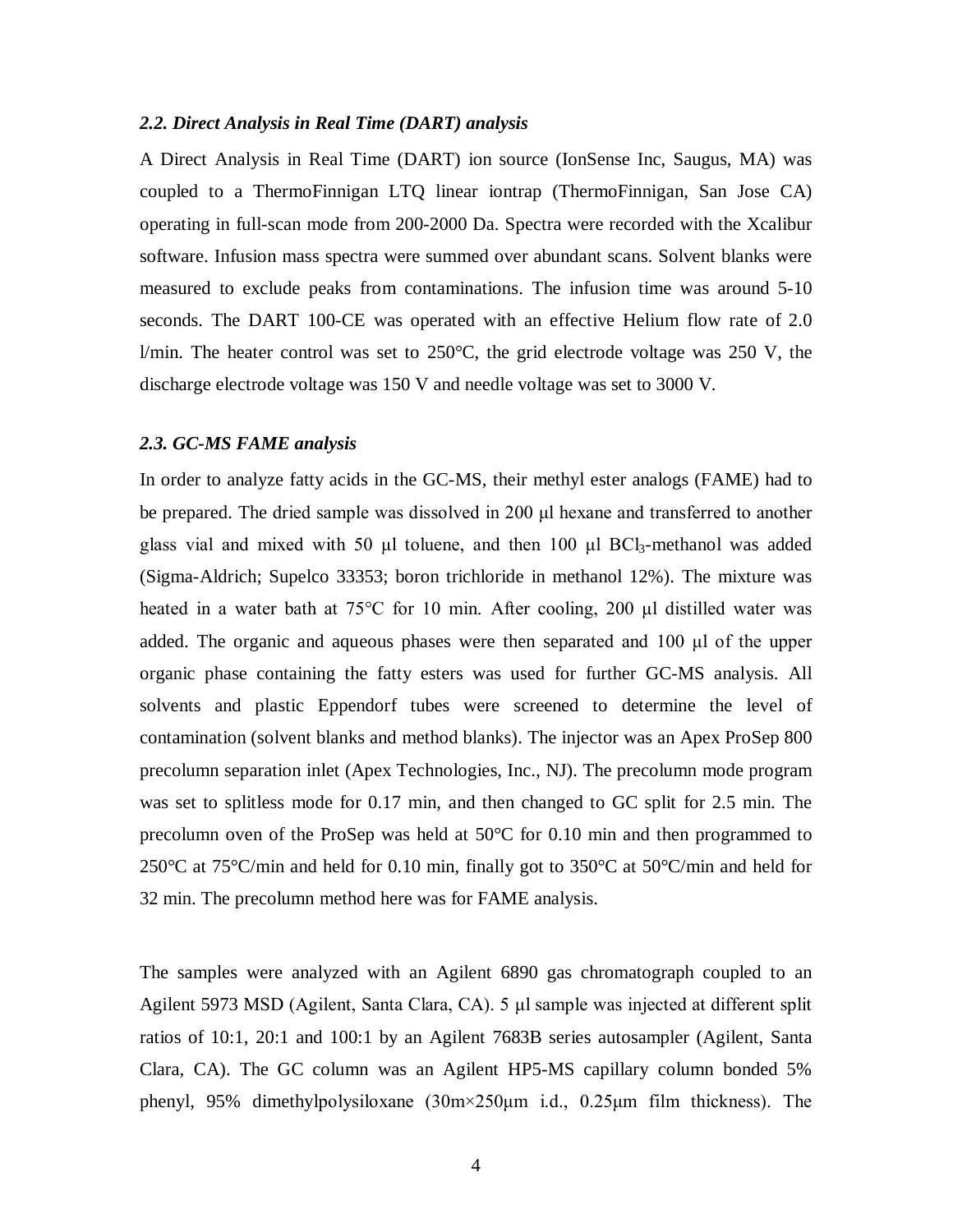temperature program was started at 60°C for 0.5 min. Then the temperature was ramped to 320 $\degree$ C at 10 $\degree$ C/min, and then held at 325 $\degree$ C for 10 min. Helium was used as carrier gas with constant flow rate of 1.0 ml/min. The solvent delay was 6.35 min. The MS filament source temperature was set to 230 $^{\circ}$ C; the quadrupole temperature was set to 150 $^{\circ}$ C and the transfer line temperature was 280°C. Spectra were acquired in positive (70eV) full scan mode from 50-650 *m/z* at 2 spectra/s scan speed.

#### *2.4. Nanoelectrospray chip-based infusion into a linear iontrap mass spectrometer*

A chip based nano-electrospray infusion (Advion Nanomate) was coupled to a LTQ linear iontrap mass spectrometer (Thermo Fisher Scientific). 10 μg of the dried Folch extract was resuspended with 100 μl methanol/chloroform  $(9/1, v/v)$  (degassed with nitrogen). The sample was vortexed and centrifuged for 2 min at 14,000 rpm. Then 10 μl are diluted with 90 μl methanol/chloroform  $(9/1, v/v)$  containing 7.5 mM ammonium acetate and were transferred to the well plates. The plates were covered with aluminum foil to prevent evaporation of the solvent. The infusion of the extracted lipid samples was performed using with an Advion "C" chip, the Nanomate cooling plate was set to 10°C, the Nanomate gas pressure to 0.4 psi and the voltage to 2.0 kV. 10 μl were infused with an aspiration delay of 3 seconds. A data-dependent MS/MS method collected tandem mass spectra in positive and negative mode over a range of 20 minutes infusion time. The covered m/z range in the method was split from 350-450 Da, 450-750 Da and 750-1200 Da in order to increase the number of MS/MS spectra for individual components. Each file contained between 100-150 MS/MS precursor ions and the related product ion spectra that averaged between 1-30 scans each. Solvent blanks and method blanks were measured to analyze existing background contaminants from plastic material and extraction solvents.

#### *2.5. Chromatographic and mass spectral settings on the Q-TOF instrument*

Instrumentation consisted of an Agilent 1200 LC stack (binary pump SL, degasser, autosampler, thermostat, column oven) interfaced to an Agilent 6530 accurate-mass quadrupole time-of-flight (Q-TOF) with a JetStream ESI source. Due to the low solubility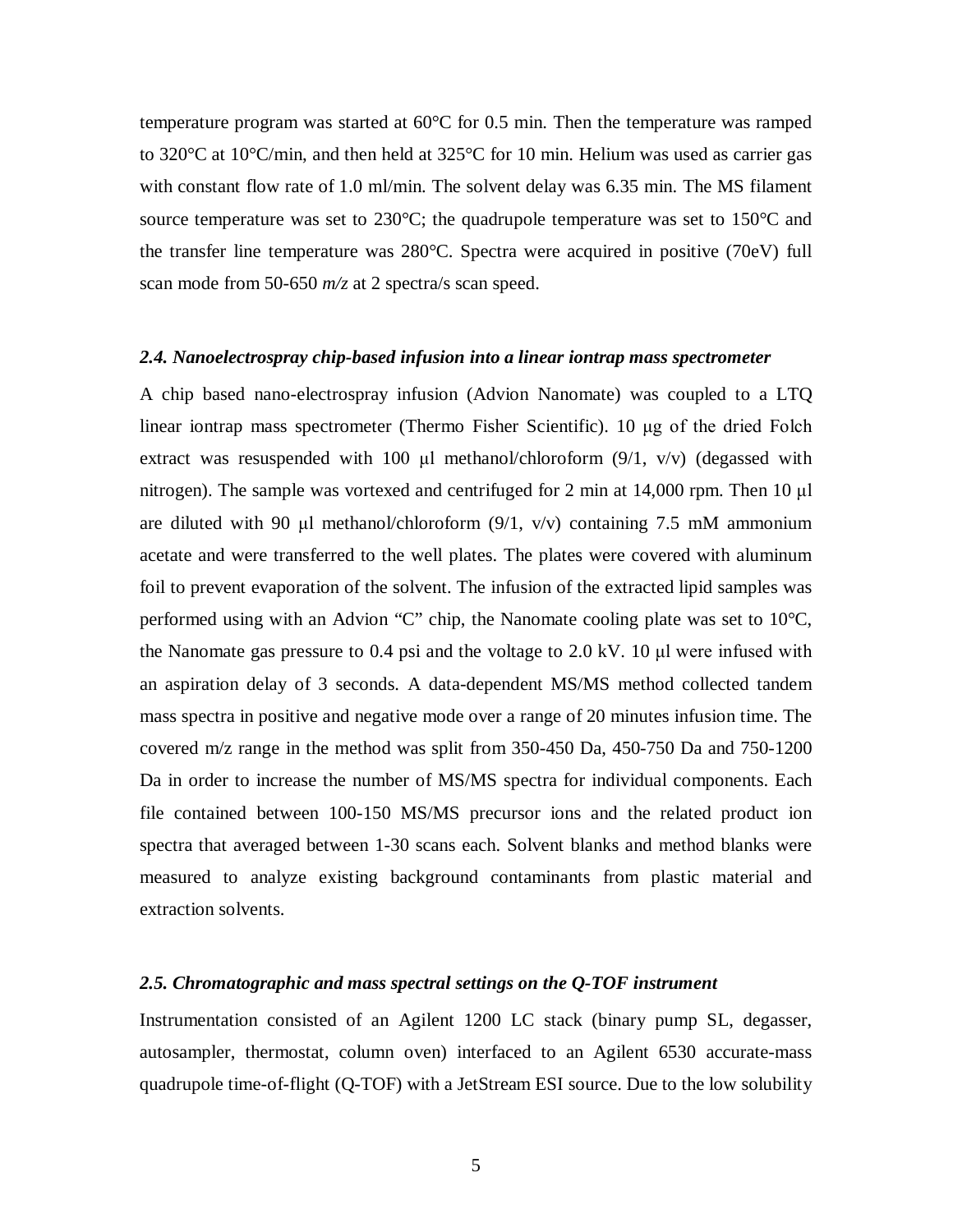of the excretion material in water/methanol, 5 μl of the Nanomate infusion solvent was used for LC-MS analysis (see method above). The material was injected on an Acquity 1.7 μm BEH HILIC 2.1x150 mm column (Waters Corporation, Milford, MA). Column temperature was kept at  $40^{\circ}$ C. The mobile phase consisted of water with 5 mM ammonium acetate and 0.2% acetic acid (A) and 9:1 acetonitrile/water with 5 mM ammonium acetate and  $0.2\%$  acetic acid (B). The gradient method was:  $0-4$  min  $-100\%$ B,  $4-12$  min – linear gradient to  $45\%$  B, and  $12-20$  min –  $45\%$  B. The column was reequilibrated for 20 min following the separation of each sample, and the flow rate was constant at 0.25 ml/min throughout the gradient method and re-equilibration. MS and MS/MS data were collected with a 0.25 sec scan rate in both profile and centroid modes, and mass calibration was maintained by constant infusion of reference ions at 121.0509 and 922.0098 *m/z*. MS/MS data was generated utilizing data-dependent MS/MS triggering with dynamic exclusion. Precursor ions, with a minimum 1k signal intensity were isolated with a 4  $m/z$  isolation width (medium setting), and a variable collision energy was applied based on precursor ion  $m/z$  (10 eV + 0.03 eV  $*$  ion  $m/z$ ). Ions were excluded from data dependent MS/MS analysis for 30 sec following acquisition of two spectra. Data were exported into the open exchange format mzXML. Samples were measured in negative and positive mode. Additionally blank runs were acquired to determine the level of background contaminations.

#### *2.6. Data processing and MS/MS database search*

The identification of compounds was based on authentic reference MS/MS spectra and an in-house developed MS/MS database (LipidBlast). The QTOF-LC-MS/MS spectra were extracted with Agilent MassHunter software and exported as MGF format (10 counts abundance minimum). For the LTQ instrument the Thermo RAW files were converted using the Thermo ExtractMSn software and the freely available DeconMSn program [24]. The MGF format is a container format that holds multiple MS/MS scans with their referenced precursor ion masses. In order to create consensus MS/MS scans and to reduce the number of spectra all similar MS/MS scans with the same precursor ions were clustered using the MSCluster program [25]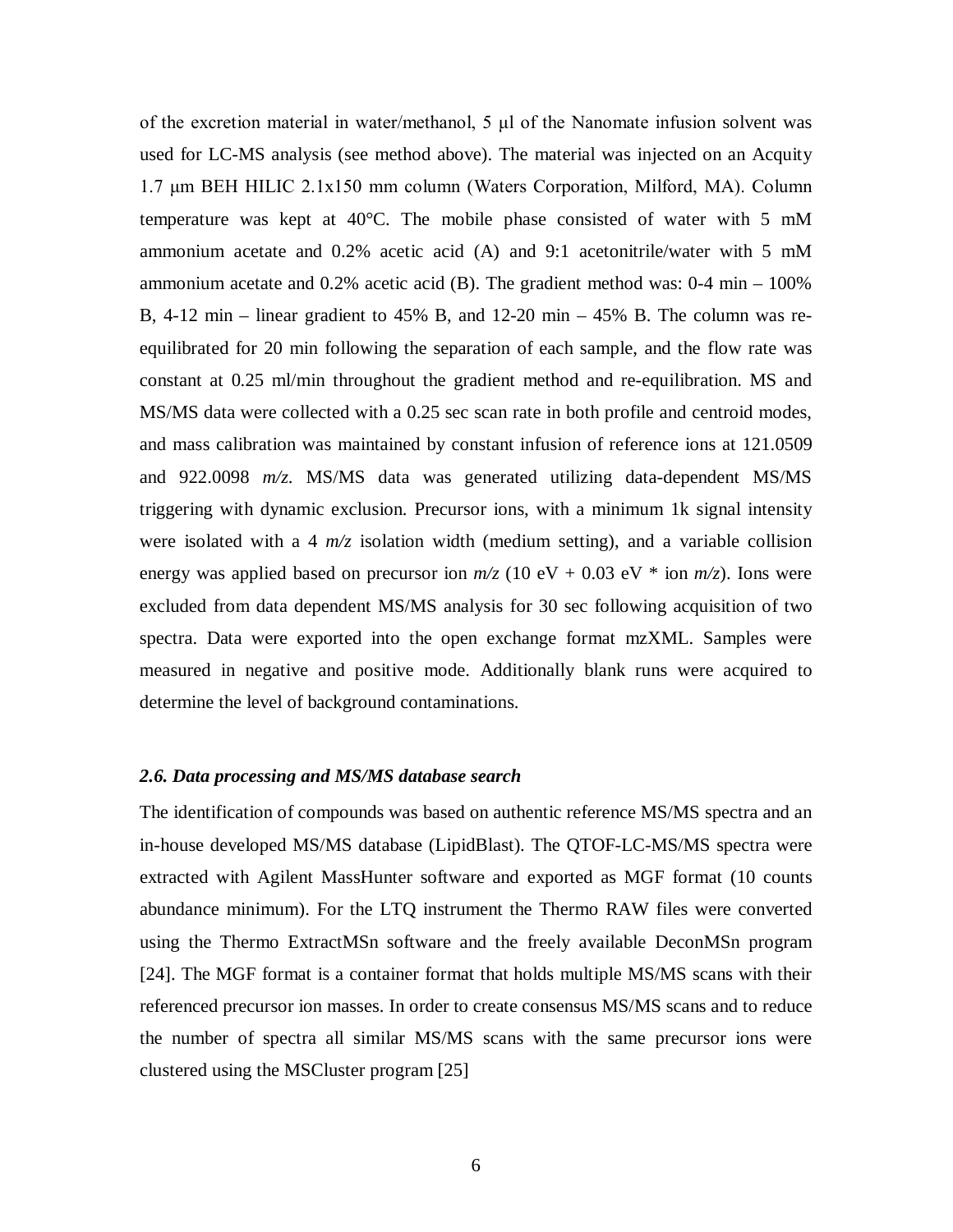For low-resolution MS/MS search the freely available NIST MS Search GUI program [26] and the NIST MSPepsearch GUI [27] were used. A precursor search accuracy of  $\pm 0.4$  Da and a product ion tolerance to  $\pm 0.8$  Da was set for the low resolution iontrap and  $\pm 0.05$  Da precursor accuracy and  $\pm 0.4$  Da product ion tolerance was applied in case of the high resolution QTOF instrument. A precursor accuracy of 0.008 Da was used for the direct lookup of masses from the QTOF in data-tables containing accurate adduct masses.

All calculations were performed on a Monarch Computer Dual Opteron 254 (2.8 GHz) with an ARECA-1120 Raid-6 array using WD Raptor and Samsung hard disks (max hard disk burst read/write transfer rate 500 MByte/s) equipped with 2.8 GByte RAM running a 32-bit Windows XP. An additional RamDisk (QSoft Ramdisk Enterprise) was used for file based operations allowing burst read-write rates of 1000 MByte/s.

#### **3. RESULTS**

#### *3.1. Analysis of algal secretions with DART-linear iontrap mass spectrometry*

The DART analysis allows the fast acquisition of mass spectra without any sample preparation or preseparation, because the sample is directly infused by holding a glass capillary into the open DART ion source. Such fingerprinting methods are preferable in order to perform classifications in a high-throughput mode. A complex mixture was detected from the mass spectrum (see **Supplement**) and based on this observation additional analysis steps were performed as discussed below.

#### *3.2. Analysis of algal free fatty acid secretions with GC-MS (FAME method)*

Two main free fatty acids components were observed in the excretion by FAME analysis. C16:0 (Hexadecanoic acid methyl ester; methyl palmitate) and C18:0 (Octadecanoid acid methyl ester; methyl stearate) were annotated using authentic FAME reference standards with retention time and mass spectral matching. **Figure 3** shows the chromatogram and the mass spectra with the characteristic FAME marker ions *m/z* 74, 87, 143 and molecular ions *m/z* 270 (C16:0) and *m/z* 298 (C18:0). No other free fatty acids as FAMES were observed in the excretion using these characteristic *m/z* markers.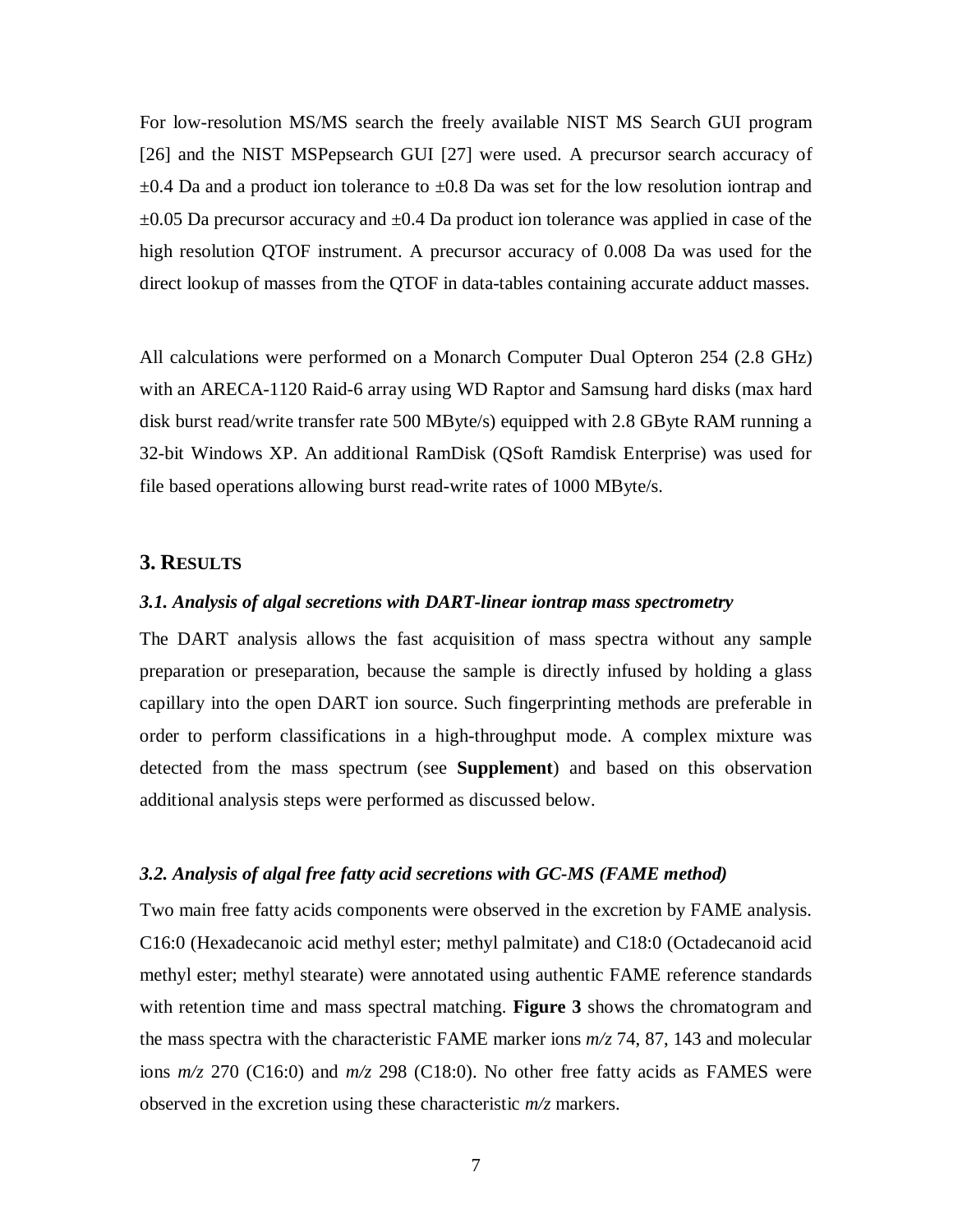#### *3.3. Analysis of algal secretions with chip based nanoESI direct infusion*

The chip-based nanoelectrospray direct infusion coupled to a low resolution iontrap platform utilized data-dependent MS/MS scans in positive and negative mode (see **Figure 4**). Because of the extended infusion times it is possible to collect MS/MS scans over the range of minutes. Around 2500 MS/MS precursors were fragmented in positive mode and around 1400 in negative mode. Compounds were identified based on precursor search and subsequent MS/MS match. Among the annotated compounds are triacylglycerols, phosphatidylcholines and DGTS betaine lipids in positive mode and sulfoquinovosyldiacylglycerols (SQDG) and phosphatidylinositols in negative mode (see **Table 1**). Due to the complexity of the exudate and same mass isobaric overlaps many of the tandem mass spectra represented mixed compounds.

### *3.4. Analysis of algal secretions with LC-QTOF-MS/MS*

The high-resolution accurate mass LC-MS was performed in positive mode and negative mode (see **Figure 5**). Around 3000 signals (*m/z*- retention time pairs) were observed in positive mode and 1300 *m/z*-RT pairs in negative mode. 1400 MS/MS scans in positive and negative mode were acquired. Half of these MS/MS scans were redundant, because they were obtained from the same precursor ion. The positive ionization mode allowed the annotation of triacylglycerols, phosphatidylcholines and diacylglyceryl-N,N,Ntrimethylhomoserines (betaine lipids), whereas in negative mode several phosphatidylinositols and sulfoquinovosyldiacylglycerols were observed (see **Table 1**). All annotations were performed via accurate mass precursor search, retention time matching and additional MS/MS search or confirmation of product ion matches. Because of the high complexity many compounds co-eluted, however MS/MS product ion search and fatty acyl losses allowed for confident annotation of compound classes and fatty acyl carbon chain length and degree of unsaturation. The method did not allow for assignment of stereochemistry and regiospecific or positional analysis of fatty acyl chains. Using negative ion mode a series of fatty acyl chains were observed including *m/z* 249.153 (C16:3), 255.233 (C16:0), 281.248 (C18:1), 283.264 (C18:0), 295.229 (C18:2(OH)),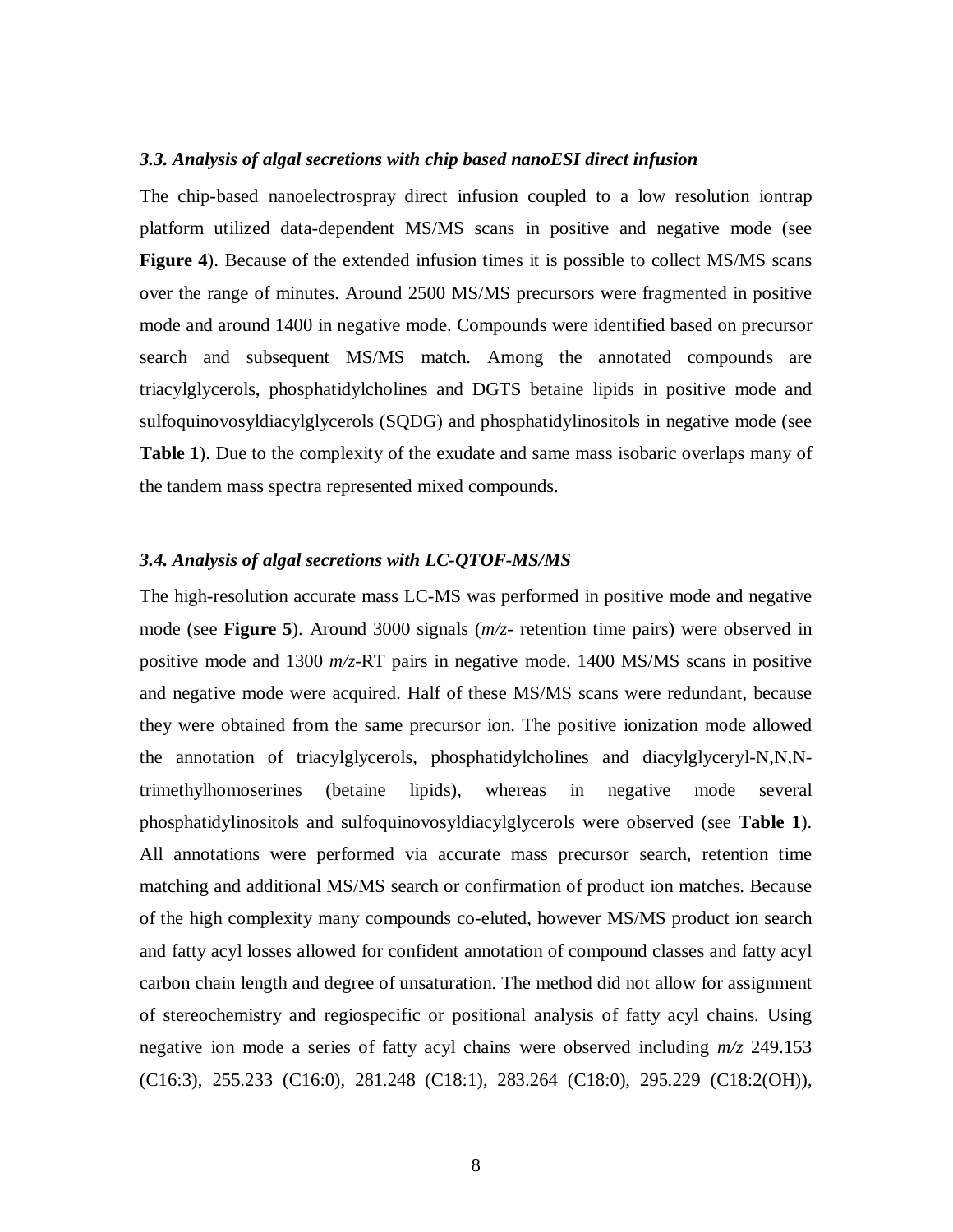297.155 and 297.243 (epoxy/OH/cyclo FA), 311.170 (C20:0), 321.175, 325.185 and 339.200 (epoxy/OH/cyclo FA). The complete elucidation of these fatty acyls requires a more detailed analysis with picolinyl, TMS or DMOX derivates [28]. In addition, an exhaustive query on matching accurate precursor ion masses against lipid databases was performed yielding a high number of tentative lipid annotations (see supplemental data). However, these tentative annotations lack confirmatory MS/MS product spectra and therefore such annotations potentially have a higher false-positive and false negative-rate.

### **4. DISCUSSION**

### *4.1. Taxonomic classification of algae is still a challenging process*

Correct taxonomic classifications are important for the compound annotations process. If taxonomy-metabolite relationships are known, such target compound lists can be assembled from databases and a targeted analytical screening process can be performed [29]. The problem is that even in major strain collections, taxonomy annotations may be wrong [13]. The classifications found in these strain collections can be based on microscopic observations, chemotaxonomy data such as the content of alkanes, chlorophyll or carotenoids or they are purely based on genomic information. The algal strain UTEX 2341 (*Chlorella minutissima)* was assigned to the *Nannochloropsis* species in one publication [14]. This information is also maintained at the UTEX website [\(http://www.sbs.utexas.edu/utex/\)](http://www.sbs.utexas.edu/utex/). A phylogenetic comparison based on the 18S ribosomal RNA subunit placed UTEX 2341 (named as *Chlorella multissima*) into the Trebouxiophyceae class, within close proximity to [Botryococcaceae](http://www.ncbi.nlm.nih.gov/Taxonomy/Browser/wwwtax.cgi?mode=Tree&id=38879&lvl=3&lin=f&keep=1&srchmode=1&unlock) and [Chlorellaceae](http://www.ncbi.nlm.nih.gov/Taxonomy/Browser/wwwtax.cgi?mode=Tree&id=35461&lvl=3&lin=f&keep=1&srchmode=1&unlock) as well as *Nanochlorum eukaryotum* (Nannochloris species) [30]. A very recent sequence comparison based on the 23s rRNA genomic sequence [31], shows a cladogram with UTEX 2341 in near proximity to other Chlorella species [32]. A final correct classification may be obtained after all 4000 [Chlorophyta](http://www.ncbi.nlm.nih.gov/Taxonomy/Browser/wwwtax.cgi?mode=Info&id=3041&lvl=3&lin=f&keep=1&srchmode=1&unlock) species (green algae) will be fully sequenced.

#### *4.2. Algae contain and secrete diverse compound mixtures during their life cycle*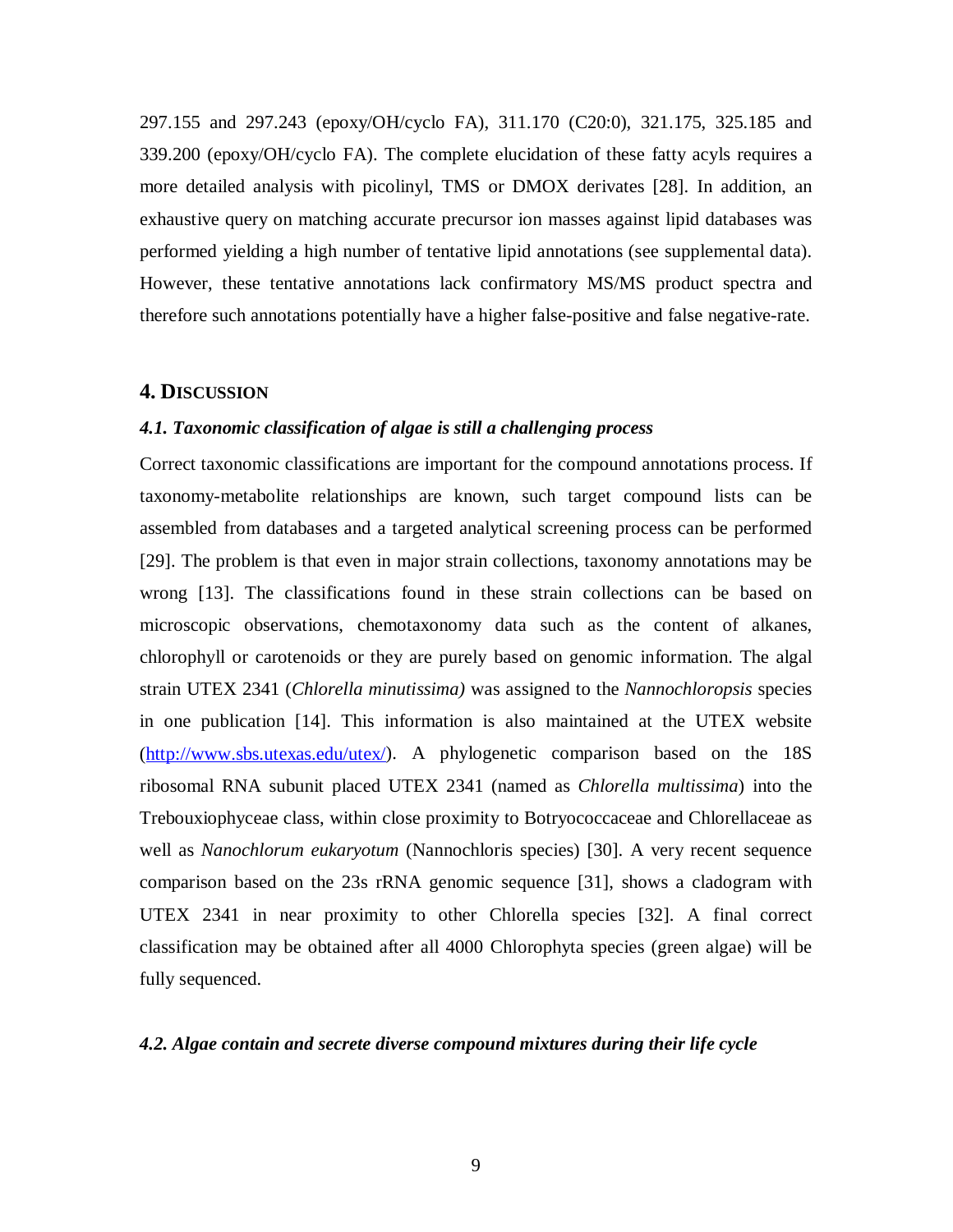Algae contain a series of lipid-like compound classes including free fatty acids, sterols, carotenes, phospholipids, galactolipids, betaine lipids and glycerolipids [33]. The main phospholipid compound classes are phosphatidylcholine (PC), phosphatidylethanolamines (PE), phosphatidic acids (PA), phosphatidylinositols (PI), phosphatidylglycerols (PG). The main glycolipids include monogalactosyldiacylglycerol (MGDG), digalactosyldiacylglycerols (DGDG) and sulfoquinovosyldiacylglycerols (SQDG). Nonpolar lipids include monoacylglycerols (MG), diacylglycerols (DG) and triacylglycerols (TG). Many algae and bacteria also substitute nitrogen for phosphorus and form phosphate-free betaine and ornithine lipids [34]. These betaine lipids include diacylglyceryl-N,N,N-trimethylhomoserine (DGTS), diaclyglycerylhydroxymethyl-N,N,N-trimethyl-beta-alanine (DGTA) and l,2-diacylglyceryl-3-Ocarboxyhydroxymethylcholine (DGCC) [35-38]. In the model algae *Chlamydomonas reinhardtii* phosphatidylcholine (PC) is completely replaced by the betaine lipid diacylglycerol-O-(N,N,N-trimethyl)-homoserine (DGTS) [39]. *Chlorella minutissima* contains high contents of DGTS as well as PC as major phospholipids [40]. However the closely related *Chlorella vulgaris* strain does not contain DGTS but only phosphatidylcholine [36]. DGTS or DGTA were observed in the UTEX 2341 secretions (see **Figure 6**). Using MS/MS analysis the DGTS and DGTA betaine lipids are easily detected by the dominant product ion  $m/z$  236 [41,42] and DGCC by the ions  $m/z$  104 and 132 [43]. Sulfoquinovosyldiacylglycerols (SQDG) were observed in *Chlorella* more than 50 years ago [44]. *Chlorella* algae grown on cysteine as a sole sulfur source instead of sulfate, had a fifteen times lower  $CO<sub>2</sub>$  fixation rate, synthesized larger amounts of triglycerides and lost their ability to grow photoautotrophically [45].

With the FAME GC-MS methods we were able to detect the main free fatty acids C16:0 and C18:0 in the algal secretions. Because we observed additional lipid-bound fatty acids with the LC-MS/MS method we have to assume that no transesterification occurred under mild reaction temperatures. A report by Wood et al [46] showed that the fatty acid content of the algae UTEX 2341 heavily fluctuates depending on the carbon and nitrogen source. High C16:0 content was reported under basal ammonia and an increase of 30% for C16:1 was observed under glycerol and ammonia as medium. Another report only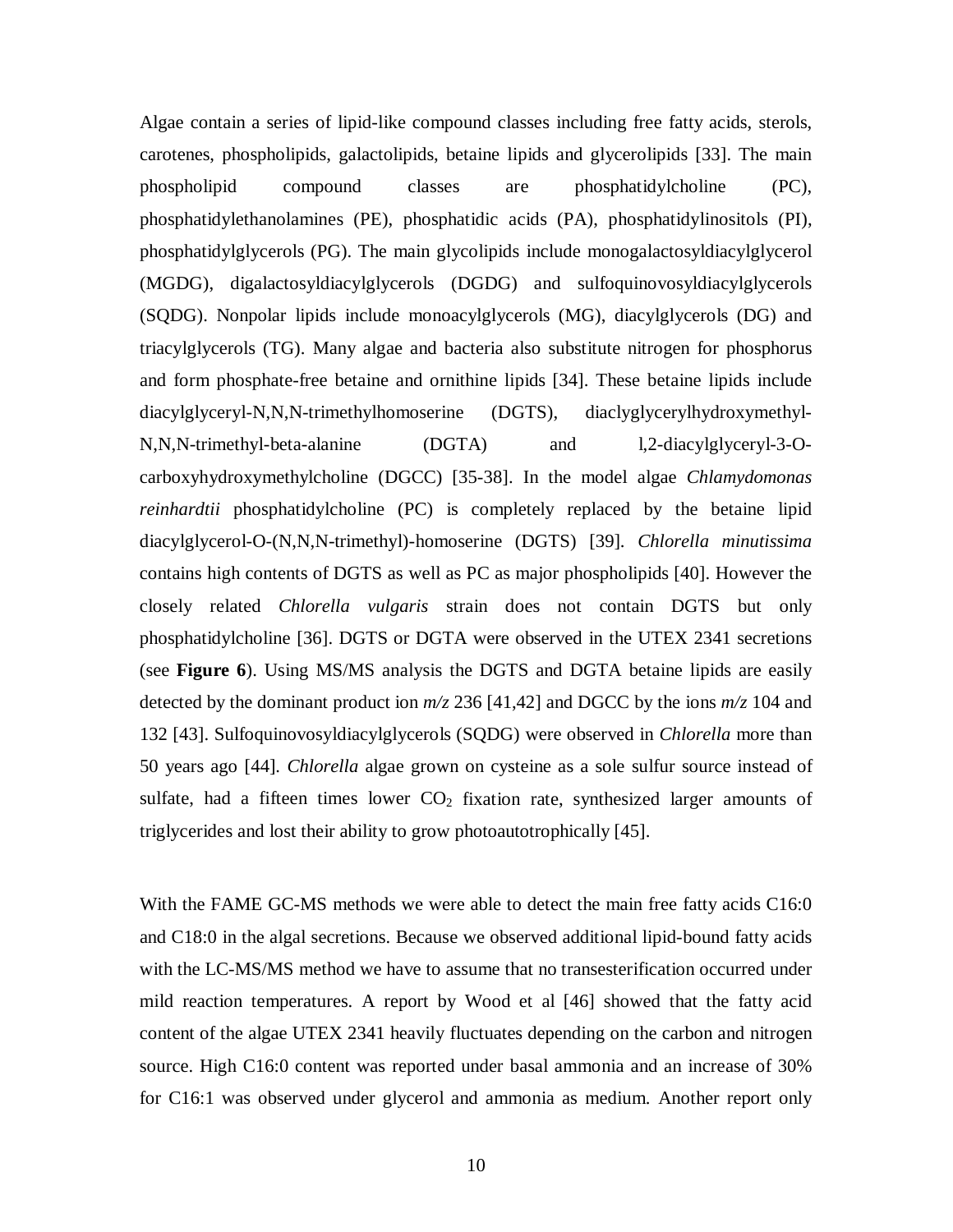shows minor free fatty acid contents of C16:0 in the algae itself [47]. A detailed fatty acid methyl ester analysis of *Chlorella* species using a transesterification method and GC-MS revealed 160 different fatty acids from C7:0 to C30 chain length, with odd and even carbon numbers, different degrees of unsaturation, cyclopropane- and methylsubstitutions [48].

We observed no bacterial colonies on the plates using microscopic analysis. However it can not be totally excluded that algae were contaminated and bacteria were feeding on exudate and henceforth that a bacterial strain or community was analyzed. Generally bacterial contamination can be analyzed by performing microscopic analysis [14,49], staining methods or better genomic sequencing of these secretions with subsequent matching against genomic databases or phylogenetic analysis. Nevertheless Gladu et al. observed the same mucoid secretions on the outer cell walls of UTEX 2341 [14]. Furthermore the exudate can consist of additional molecular classes (polysaccharides, glycans) [12] that are not covered with our platform. Such unidentified lipophilic compounds can be co-extracted with the Folch method.

#### *4.3. Multiple analytical platforms are needed for analysis of complex matrices*

For engineering purposes global sum parameters such as total lipid content [50] are usually sufficient. However, to understand biochemistry, detailed molecular fingerprints and compound identifications are needed. No single platform can cover the complete metabolic signature of a given species. The GC-MS approach only covers volatile compounds or compounds that can be made volatile, but not complex lipids. The LC-QTOF-MS/MS approach uses ultra-high pressure to perform the separation of many compound classes, but with the current setup (20 minute separation time), even UPLC is not able to separate all components within a single lipid compound class. Many components within a single compound class co-elute and overlap. That does not leave enough time for triggering an exhaustive number of MS/MS scans for subsequent compound identifications. Conversely, use of robotic nanoESI infusion allows 20-30 minutes infusion time with only 5-10 microliters of material consumption. This approach allows the collection of hundreds of MS/MS scans. One severe drawback is that isobaric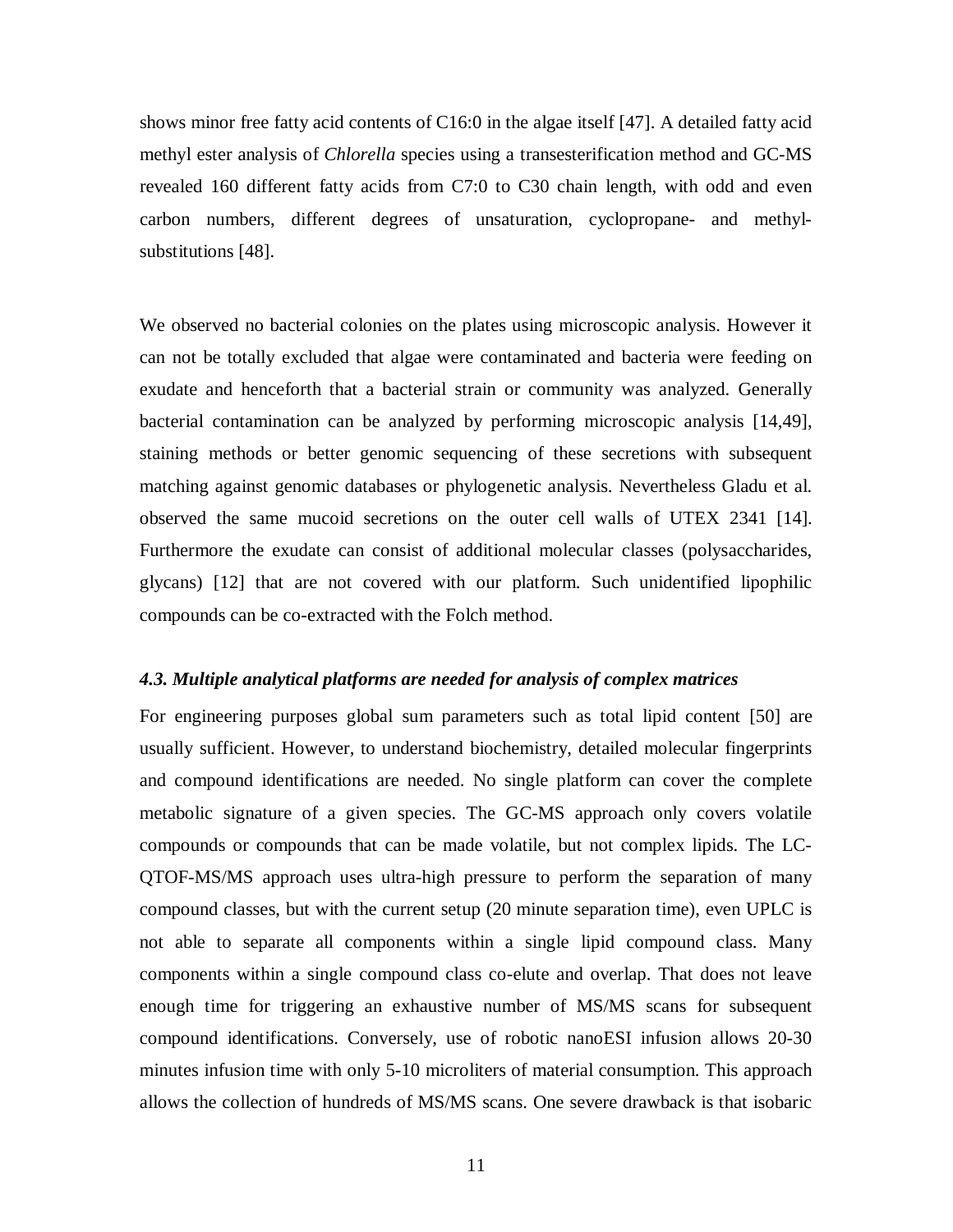compounds may undergo fragmentation due to the selected 1-2 Da precursor windows. That can lead to mixed product ion spectra and false positive identifications, even on ultra-high resolution instruments.

Our current platform collection used here does not investigate higher molecular species such as carbohydrates, proteoglycans or species with a molecular weight higher than 2000 Da. Such species must be covered by carbohydrate sequencing methods or glycomics approaches. For simple fingerprinting of hydrocarbons and carbohydrates pyrolyzer-gas chromatography can be used [51]. Also compounds that do not ionize easily under electrospray conditions are not covered here. Other detection modes such as ultra violet detection (UV), matrix assisted laser desorption (MALDI), evaporative light scattering (ELSD) or atmospheric pressure ionization (APCI) detectors may be used for such purposes. The correct stereochemical assignments are missing from our compound annotations. A completed structural elucidation of thousands of compounds can be timeconsuming and requires additional analytical approaches [52]. For better chromatographic resolution and a more detailed analysis a longer UPLC run time would be needed.

Even ultra-high resolution FT-ICR MS with up to one million resolving power would not be totally sufficient to resolve complex species from multiple adducts. The sodiated species PC 35:0  $[M+Na]^+$  and PE 38:0  $[M+Na]^+$  have both the same isotopic mass of 798.598900 Da. A direct infusion method would not distinguish both species and the product ion spectra would contain mixed spectra of both species, however these compounds could be easily separated by chromatography. Another issue for LC-MS and direct infusion methods is the selected precursor isolation width for the MS/MS scans which is usually between 1 and 3 Da. All ions in this mass isolation window are fragmented together, resulting in mixed spectra. Also triple-quadrupole mass spectrometry which is often applied for lipid profiling is prone to false-positive and falsenegative identifications [53] unless an additional production ion scan is triggered for MS/MS confirmation (on hybrid or QTRAP instruments) [52]. For a detailed analysis of complex algae lipids the classical methods of thin-layer chromatography (TLC) with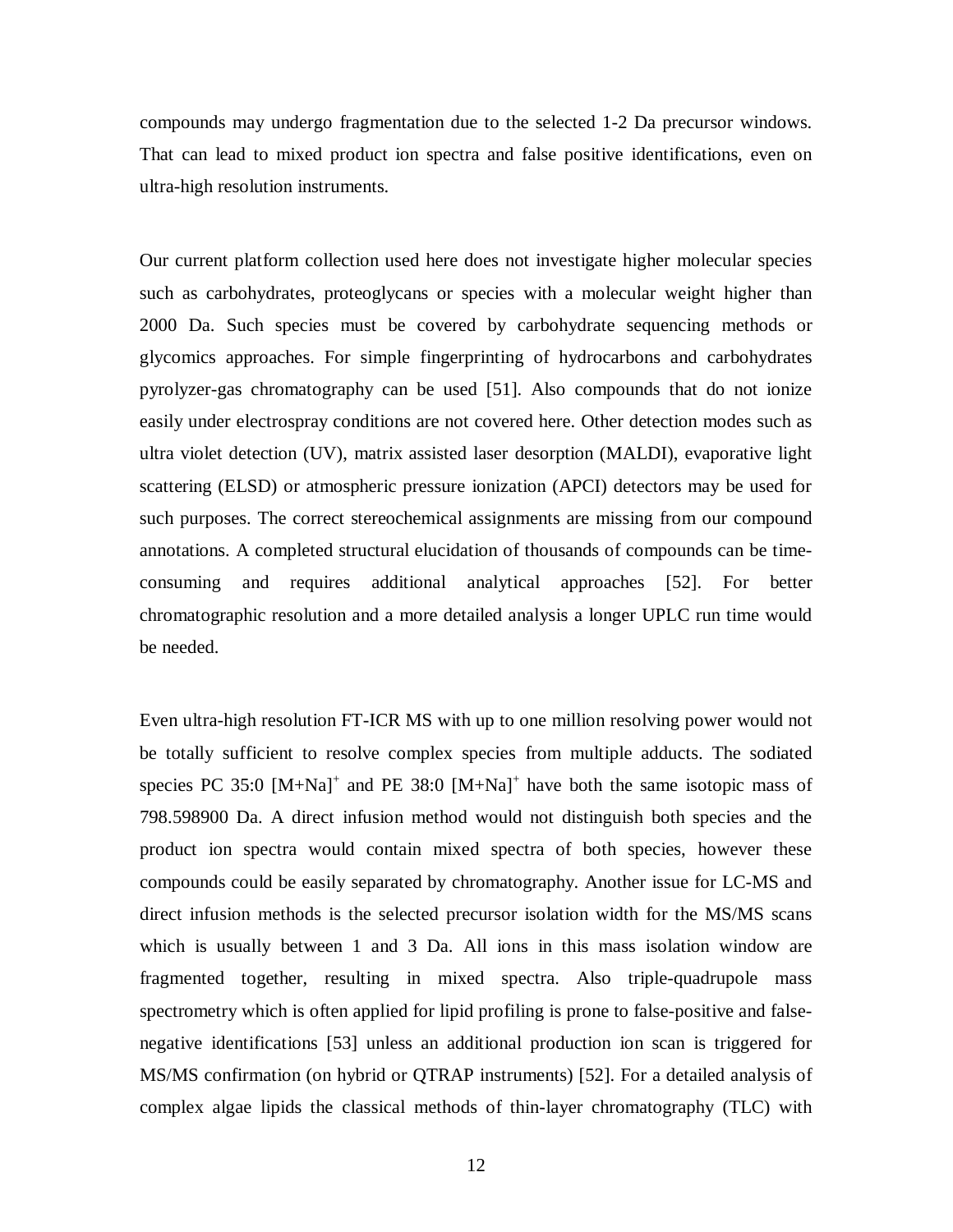subsequent GC-MS FAME analysis [16,17,38] seems to be favorable for the discovery of new and existing compound classes. Once a separation into different compound classes is established, high-resolution mass spectrometry can be used to annotate compounds without the problem of isobaric overlap [19]. The use of accurate mass during the precursor filtering process in MS/MS search lowers the number of false-positive candidates and increases the confidence level in compound annotations.

# *4.4. Tandem mass spectral libraries (MSMS) are currently limited in size and molecular diversity*

The identification of small molecules with tandem mass spectral libraries is currently hindered by the small size of the MS/MS libraries. The catalog of commercially available substances (CHEMCATS) list around 16 million chemicals. PubChem currently covers 30 million small molecules. In comparison the largest MS/MS database NIST11 currently covers 5,843 compounds and their representative 95,000 MS/MS spectra with different adduct types obtained under different fragmentation voltages. The public MassBank Service [\(www.massbank.jp\)](http://www.massbank.jp/) covers around 15,000 MS/MS spectra from 4,000 compounds [54]. The public RIKEN MSn Spectral Database for Phytochemicals (RESPECT DB, [http://spectra.psc.riken.jp/\)](http://spectra.psc.riken.jp/) [55,56] includes around 9,000 MS/MS spectra. The Agilent METLIN Personal Compound Database and Library contains Q-TOF MS/MS reference spectra for 2,278 compounds and the online METLIN database [\(http://metlin.scripps.edu/\)](http://metlin.scripps.edu/) currently contains 28,329 MS/MS spectra from 5,004 metabolites [57]. One possible approach to increase the coverage is the creation of insilico MS/MS libraries that contain computer generated fragments and abundances (see **Figure 6**), similar to known approaches for peptide identification [52]. It is also useful to enrich such MS/MS databases with taxonomic information in order to allow a rediscovery of unidentified compound spectra.

# *4.5. Pathway databases and compound databases currently lack detailed molecular lipid species for most algal species*

The metabolome coverage for less investigated species such as the strain UTEX 2341 in pathway databases is currently none existent. Even one of the best researched algae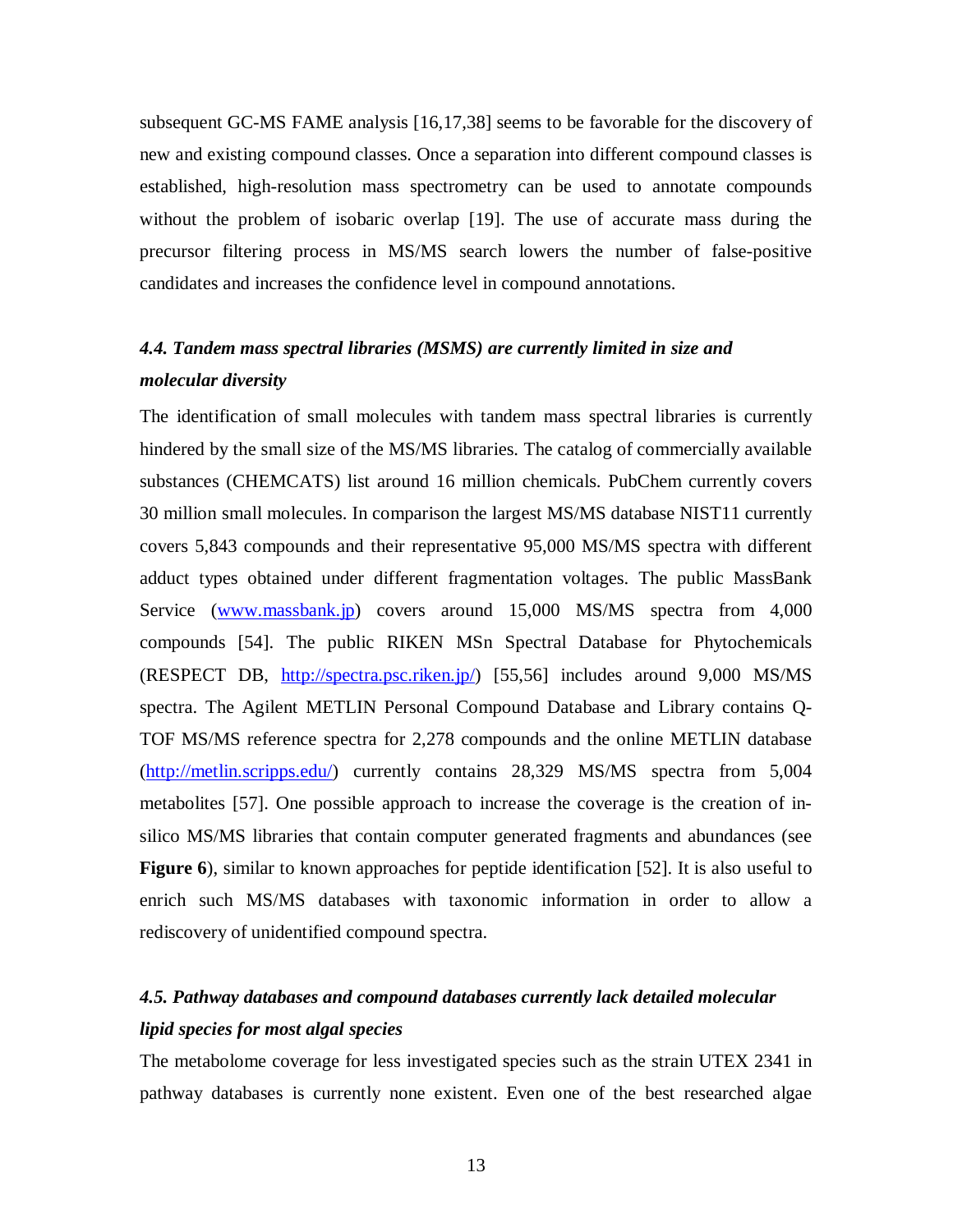(*Chlamydomonas reinhardtii*) lacks the coverage of molecular lipids species across all pathway or metabolite databases. That includes highly curated databases such as the ChlamyDB (http://www.chlamy.org), ChlamyCyc (http://chlamyto.mpimp-golm.mpg.de) and KEGG DB [\(http://www.genome.jp/kegg/\)](http://www.genome.jp/kegg/). The KEGG database has incorporated the LipidMaps categories, but lacks the majority of molecular lipids. For each compound class the combination of different fatty acids would expand to hundreds of compounds with varying fatty acyl chains  $(n=4 \text{ to } n=50)$  and different double bond variations [58]. Many single molecular species such as the betaine lipid DGTS(16:0/18:3) or the sulfolipid SQDG(16:0/16:0) are not covered, even they were reported in the model algae Chlamydomonas already more than 20 years ago [39].

The reason of such low coverage is not the quality of the databases itself, but the intrinsic way such molecules are reported. The most common way was to report molecules in publications; however the loss of data is tremendous because it requires optical chemical structure recognition. We discussed in a recent report that molecules, taxonomy and meta-data must be directly submitted to electronic databases to allow collection and later queries [29]. However no such large public repositories currently exist. The National Science Foundation (US) and the Japan Science and Technology Agency (JST) recently acknowledged the lack of metabolome coverage and announced a joint program in 2011 called "Metabolomics for a Low Carbon Society (METABOLOMICS)" to 1) capture all major metabolites, 2) develop of standards and annotations of unknown metabolites 3) identify specialized metabolites of potential value from plants, algae and bacteria.

## **6. CONCLUSIONS**

We identified polar lipid compounds from the outer cell wall secretions from the algal strain UTEX 2341 by employing chromatographic separation techniques coupled to highresolution and low-resolution tandem mass spectrometry (MS/MS). We annotated around 50 compounds using accurate mass precursor search and subsequent MS/MS mass spectral database search. Some of the annotated compounds were triacylglycerols, phosphatidylcholines, betaine lipids and phosphatidylinositols as well as sulfoquinovosyldiacylglycerols. Many of the estimated 600-1000 compounds remain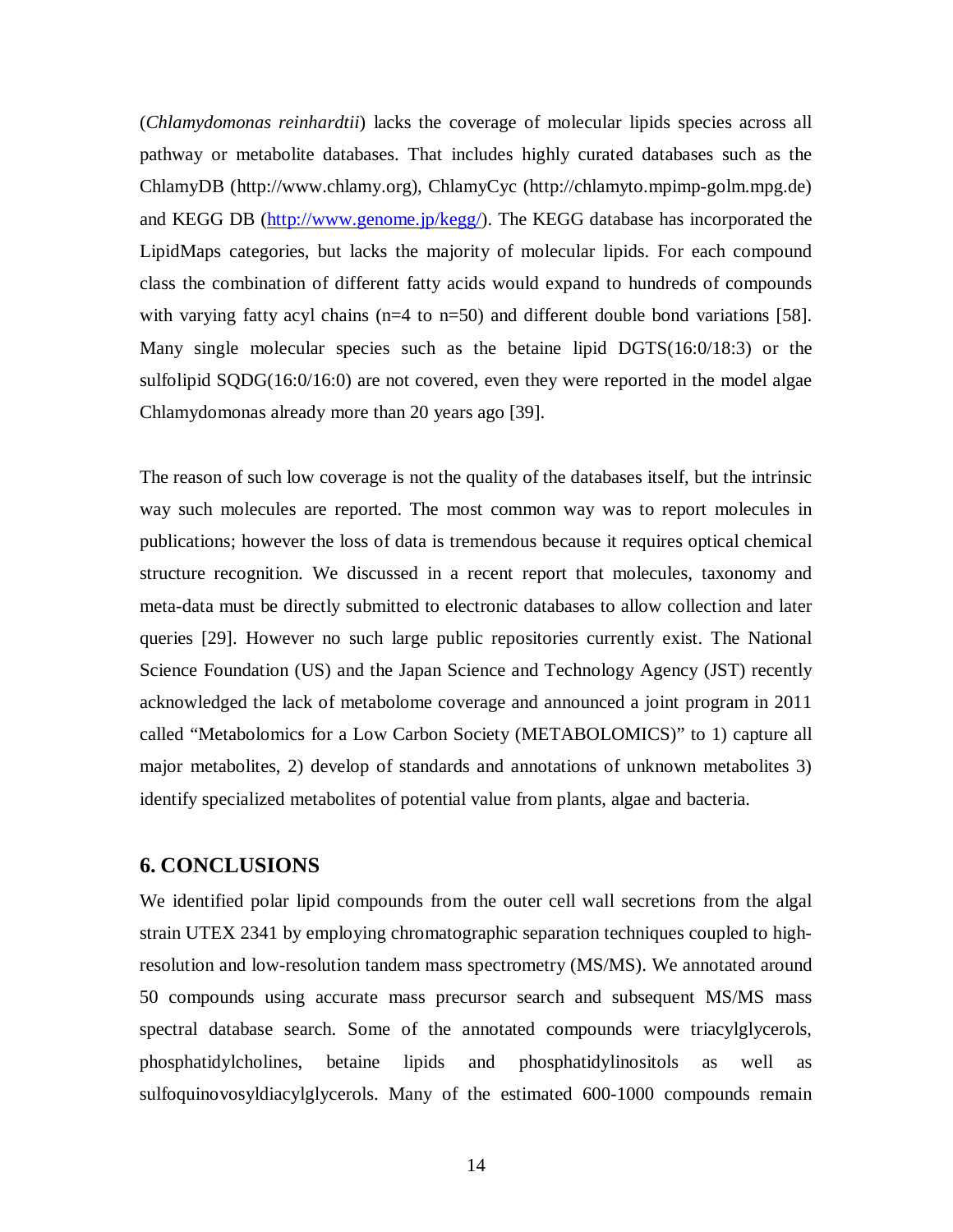unknown and require more detailed pre-fractionation steps. The discovery of these substances is challenging due to missing coverage in compound repositories and their absence in mass spectral MS/MS databases.

# **ACKNOWLEDGMENTS**

The authors thank Hongyun Gou at the Department of Biological and Agricultural Engineering at UC Davis for preparation of the algae cultures. Funding was provided by NSF MCB 1139644, NIH R01 DK078328, NIH RC2 GM092729, NIH ES013932 and by an Agilent Technologies Foundation grant.

## **AUTHOR CONTRIBUTIONS**

Y.C. and J.S.V. and O.F. designed the experiments of algal culture and extracellular matter harvest. Y.C. grew the algae and extracted the extracellular material. J.K.M, D.Y., F.N., A.V. and T.K. performed mass spectrometric experiments. T.K., J.K.M and D.Y. analyzed the results. T.K. performed the mass spectral interpretation and compound annotations. T.K. and O.F. wrote the manuscript in interaction with all contributing authors.

## **COMPETING INTERESTS STATEMENT**

The authors declare no competing financial interests.

## **SUPPLEMENT**

**Supplement 1**: All LC-MS/MS (MZXML) and infusion-MS/MS files (MGF) as well as GC-MS files (netCDF format) and DART-MS and detailed result files (XLS) are publicly available. See:<http://fiehnlab.ucdavis.edu/projects/UTEX-2341/>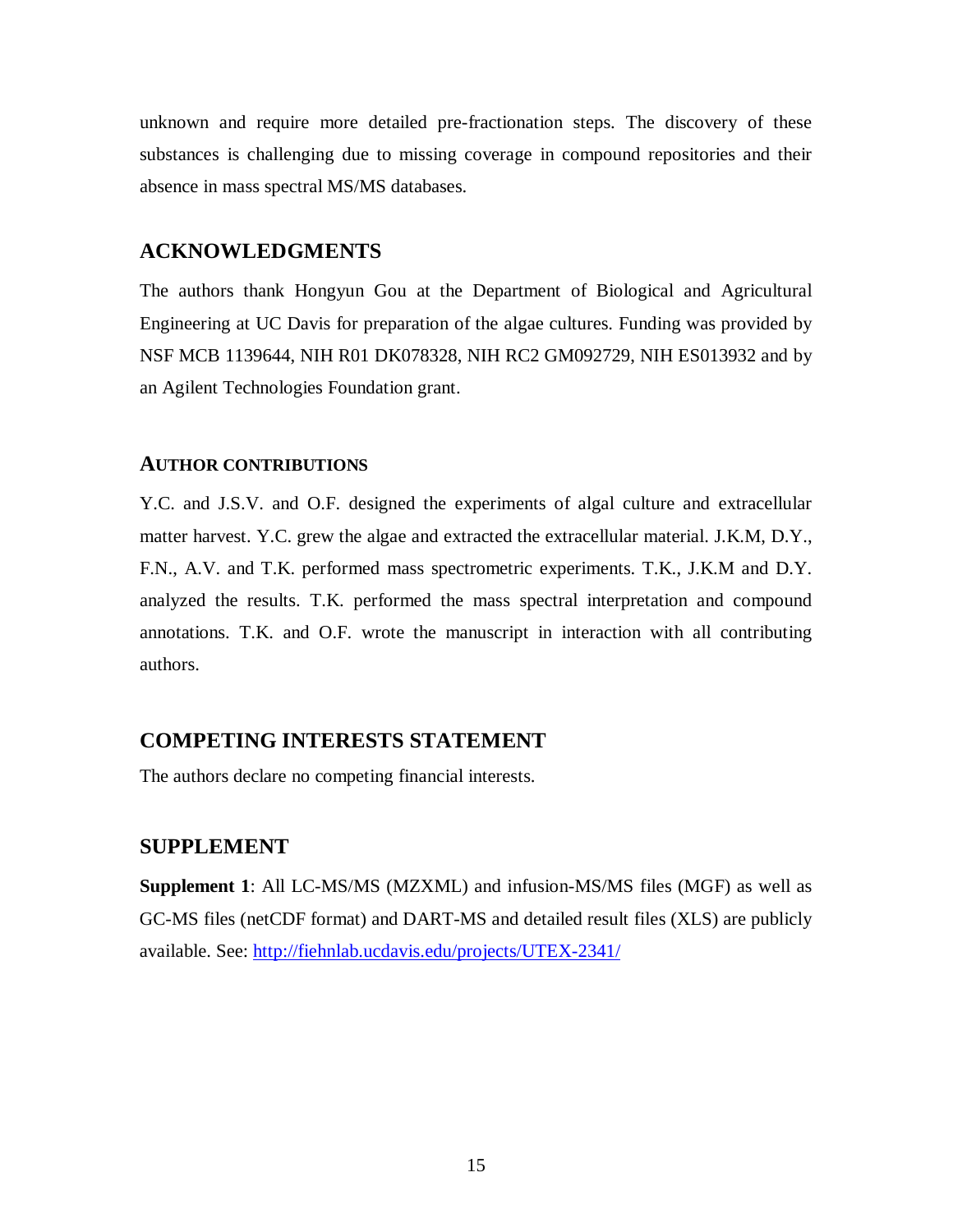## **FIGURES**



**Figure 1: The algae UTEX 2341 (***Chlorella minutissima***) secretes lipid material into the surrounding media.** The photo shows a circular yellow secretion around the green cell body. The exudate was collected, extracted and analyzed with different analytical techniques. Bacterial contaminations were not observed by means of a microscopy method.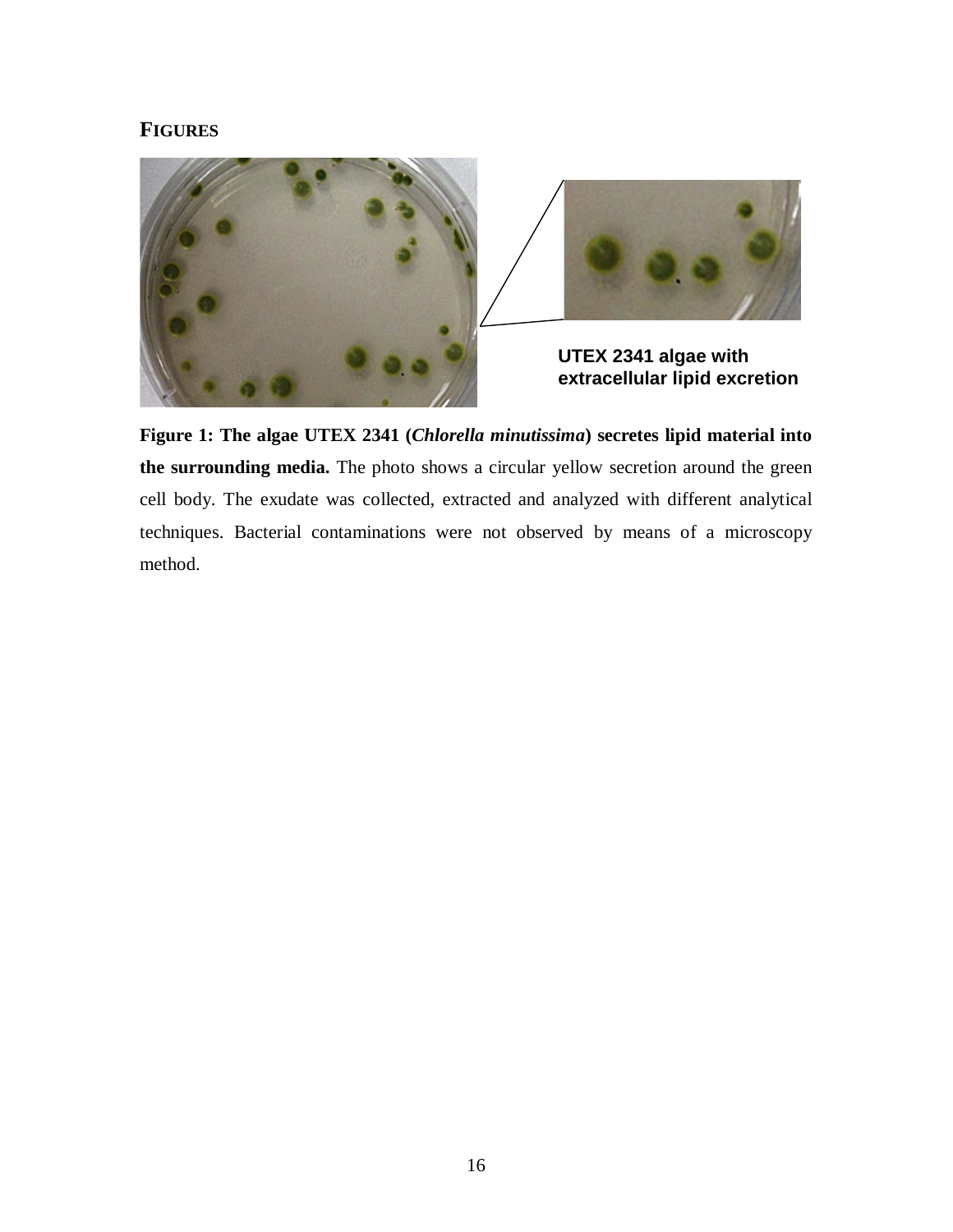

**Figure 2: Analytical platform to investigate extracellular lipid secretions from algae.**  Four different mass spectrometric platforms were used to analyze a complex mixture of lipids**.**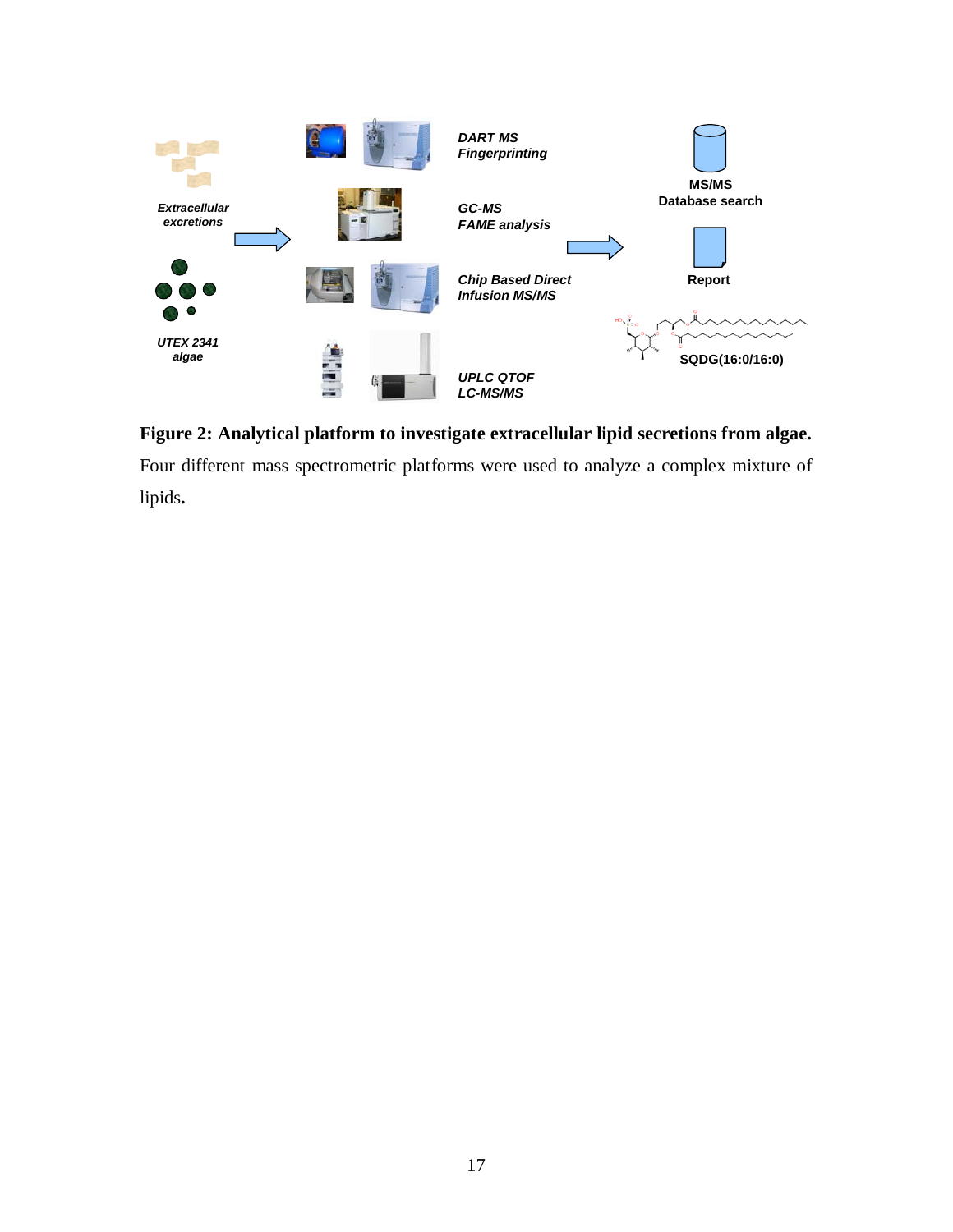

**Figure 3: A GC-MS fatty acid methyl ester (FAME) analysis revealed two major peaks in the secretions.** These peaks in the chromatogram were identified as C16:0 (hexadecanoic acid methyl ester) and C18:0 (octadecanoid acid methyl ester) using retention time and mass spectral matching.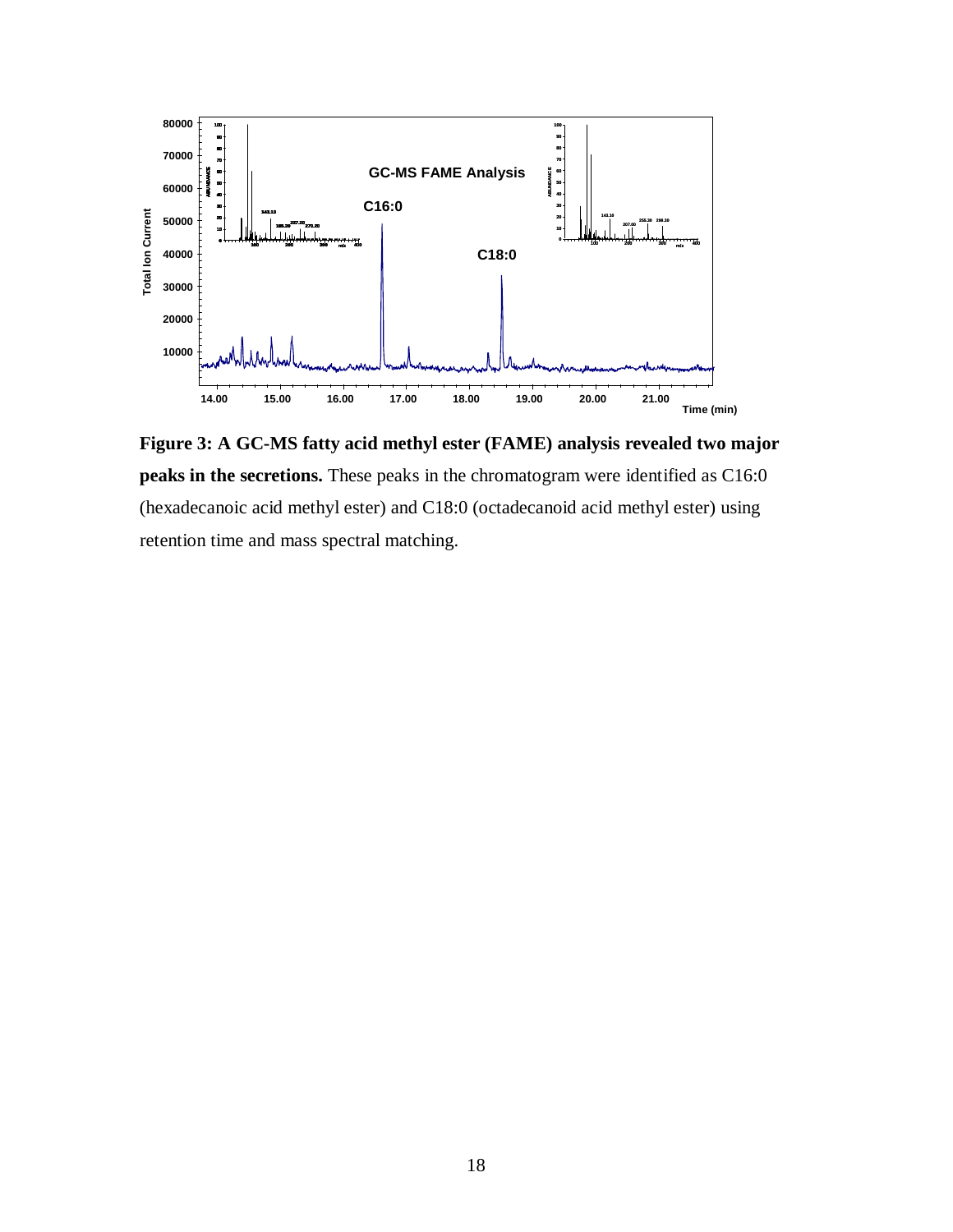

**Figure 4: Chip based nanoelectrospray infusion allows for long direct infusion and data dependent MS/MS. Complex lipids were observed in the algal secretions.** The tandem mass spectra are then searched in MS/MS libraries.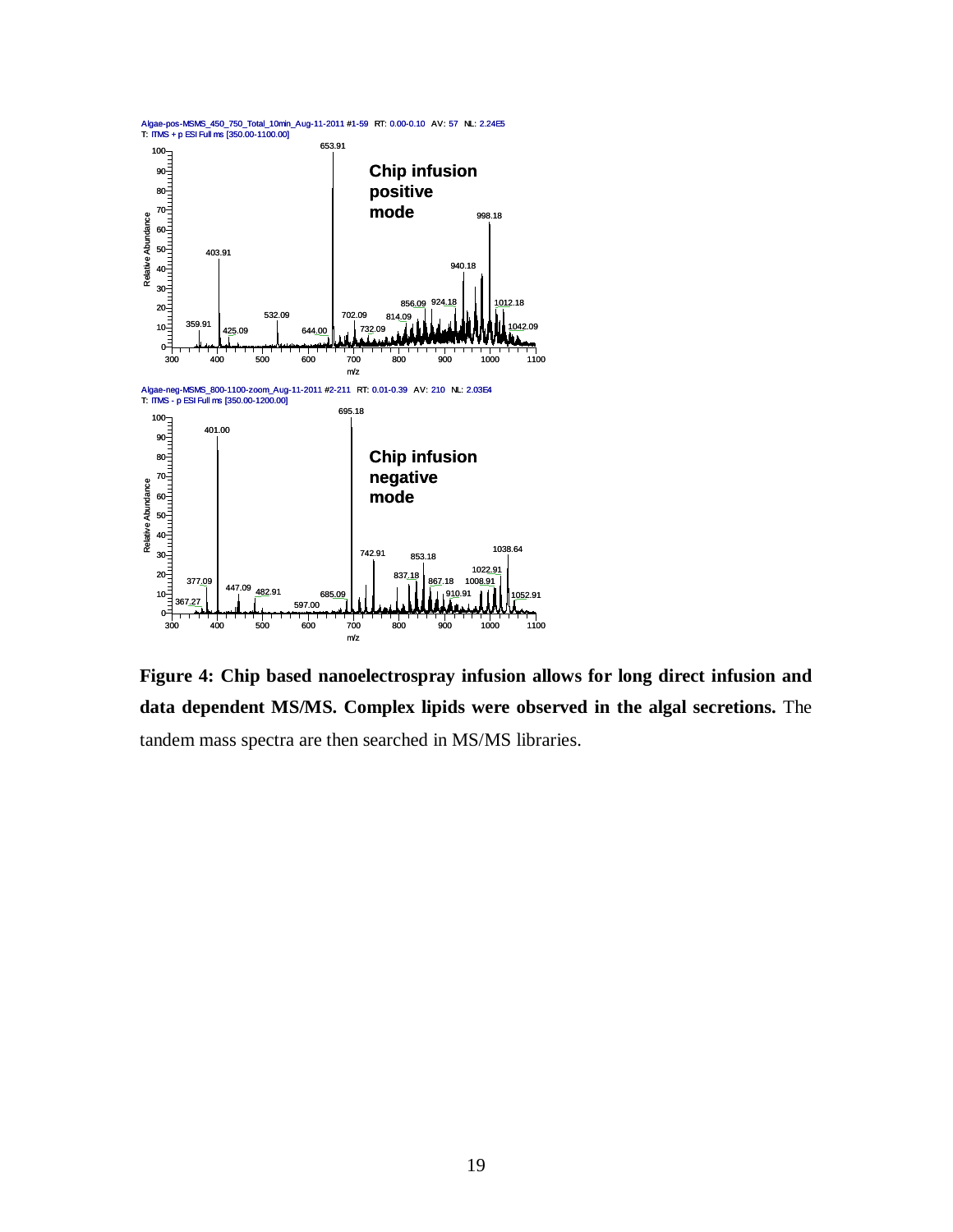

**Figure 5: Hydrophilic interaction chromatography (HILIC-UPLC) coupled to high resolution QTOF-MSMS reveals a complex mixture of compounds.** A series of lipids are annotated using MS/MS scans including triacylglycerols (TG), sulfoquinovosyldiacylglycerols (SQDG), phosphatidylinositols (PI) and phosphatidylcholines (PC).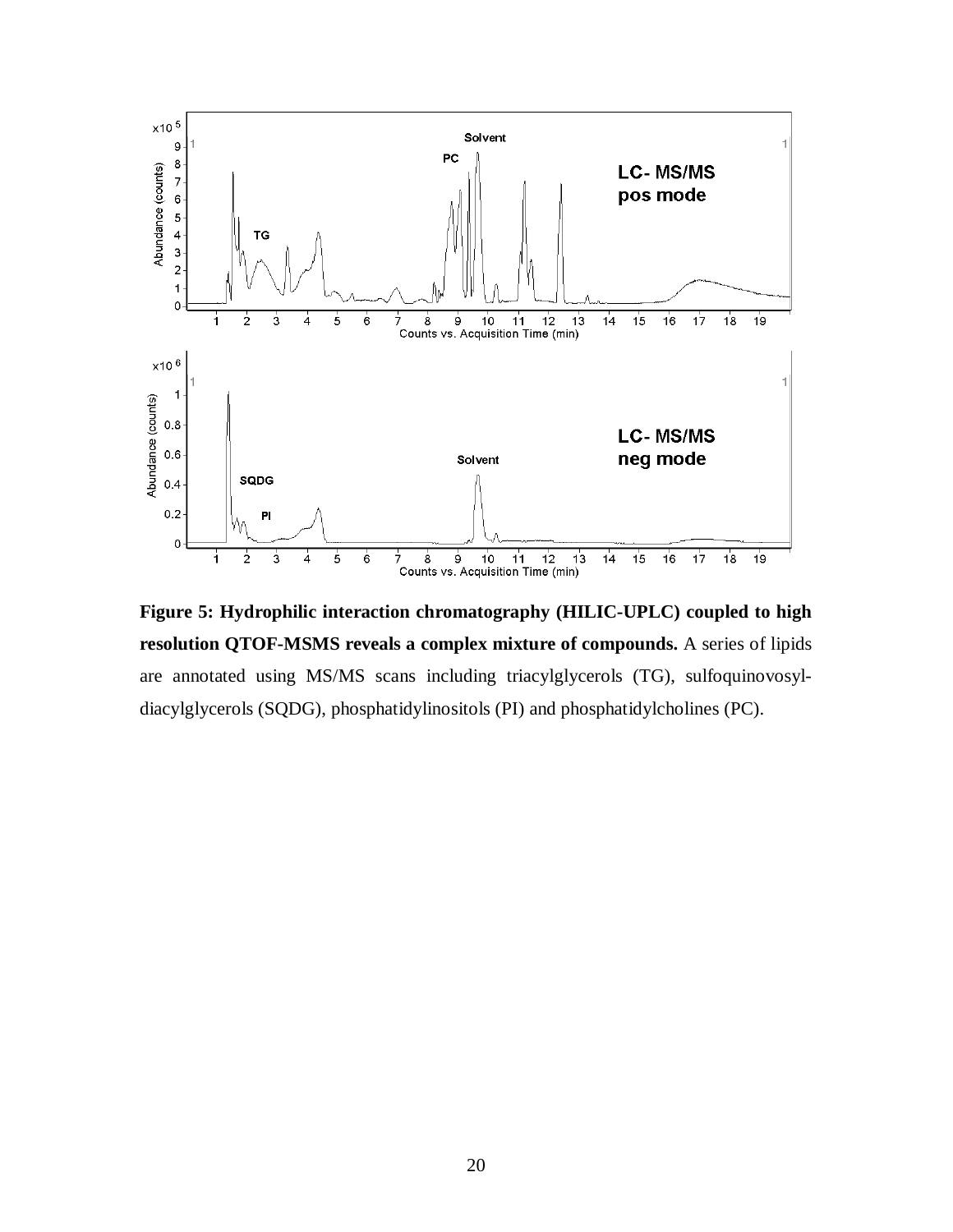

**Figure 6**: Left panel: Low resolution iontrap MS/MS spectrum from precursor 736.61 Da was identified in a MS/MS library search as the betaine lipid DGTS  $34:2$ ;  $[M+H]^+$ ; DGTS(16:0/18:2). Right panel: High resolution QTOF-MS/MS, the substance with precursor 850.7866821 Da was identified as TG 50:1; [M+NH4]<sup>+</sup>; TG(16:0/16:0/18:1). Precursor mass accuracy was found as -0.00079 Da (0.93 ppm).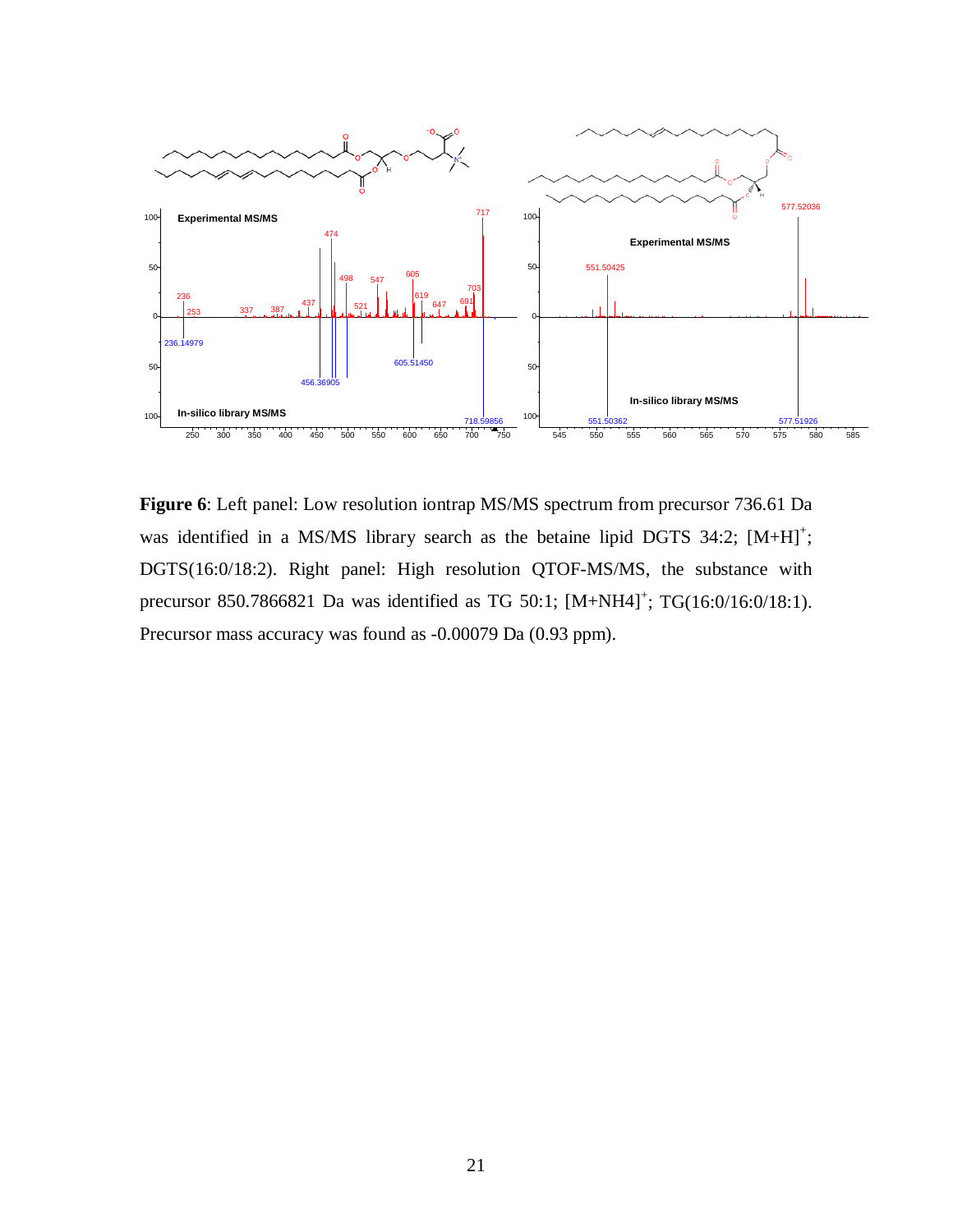## **TABLES**

**Table 1:** Identified compounds in UTEX 2341 lipid secretions using LC-QTOF-MS/MS and direct infusion nanoESI-iontrap-MS/MS. All compounds were confirmed with MS/MS library search. The reverse dot product represents the level of confidence. Compound abbreviations see text. Compound annotations without retention time were obtained from the low resolution direct infusion method. Doublet identifications from multiple adducts or platforms were removed.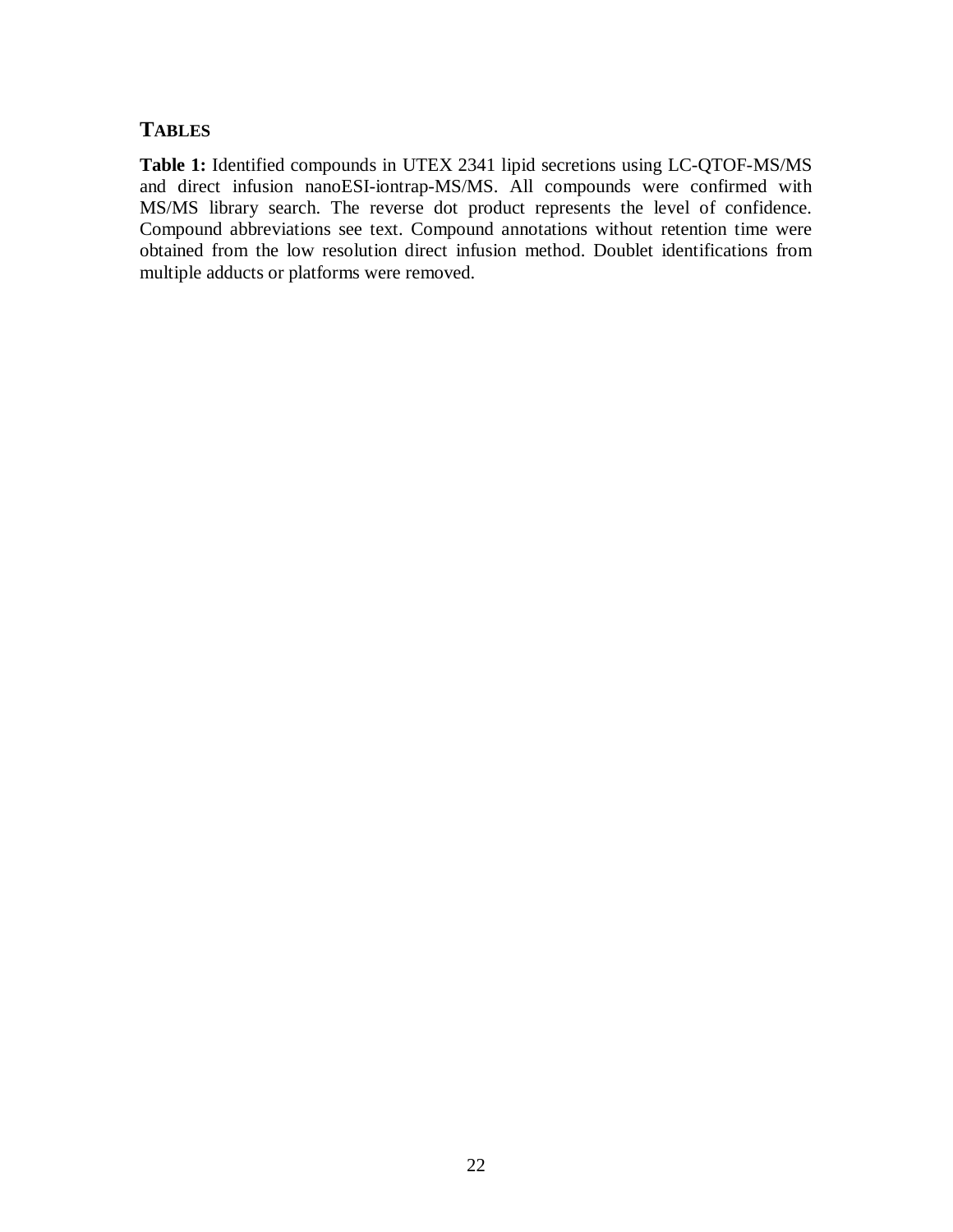| <b>Num</b> | <b>RT</b><br>[min] | Prec $m/z$<br>experiment | Prec $m/z$<br>library | <b>Delta</b><br>m/z | <b>Rev-Dot</b><br>library | <b>Library MS/MS match</b>            | <b>Platform</b>  |
|------------|--------------------|--------------------------|-----------------------|---------------------|---------------------------|---------------------------------------|------------------|
| 1          | 1.51               | 793.51996                | 793.51358             | $-0.00638$          | 996                       | SQDG 32:0; [M-H]-; SQDG(16:0/16:0)    | LC-MS, Inf-MS/MS |
| 2          | 1.54               | 765.48730                | 765.48228             | $-0.00502$          | 821                       | SQDG 30:0; [M-H]-; SQDG(14:0/16:0)    | LC-MS, Inf-MS/MS |
| 3          | 2.13               | 900.80153                | 900.80153             | 0.00000             | 806                       | TG 54:4; [M+NH4]+; TG(18:1/18:1/18:2) | LC-MS/MS         |
| 4          | 2.13               | 900.80153                | 900.80153             | 0.00000             | 706                       | TG 54:4; [M+NH4]+; TG(18:0/18:2/18:2) | LC-MS/MS         |
| 5          | 2.13               | 900.80153                | 900.80153             | 0.00000             | 768                       | TG 54:4; [M+NH4]+; TG(18:0/18:1/18:3) | LC-MS/MS         |
| 6          | 2.16               | 874.78714                | 874.78589             | $-0.00125$          | 837                       | TG 52:3; [M+NH4]+; TG(16:0/18:1/18:2) | LC-MS/MS         |
| 7          | 2.16               | 874.78714                | 874.78589             | $-0.00125$          | 823                       | TG 52:3; [M+NH4]+; TG(16:1/18:1/18:1) | LC-MS/MS         |
| 8          | 2.16               | 874.78714                | 874.78589             | $-0.00125$          | 431                       | TG 52:3; [M+NH4]+; TG(16:0/18:0/18:3) | LC-MS/MS         |
| 9          | 2.19               | 902.81833                | 902.81717             | $-0.00116$          | 662                       | TG 54:3; [M+NH4]+; TG(18:0/18:1/18:2) | LC-MS/MS         |
| 10         | 2.38               | 848.77054                | 848.77025             | $-0.00029$          | 812                       | TG 50:2; [M+NH4]+; TG(16:0/16:1/18:1) | LC-MS/MS         |
| 11         | 2.38               | 848.77054                | 848.77025             | $-0.00029$          | 787                       | TG 50:2; [M+NH4]+; TG(16:0/16:0/18:2) | LC-MS/MS         |
| 12         | 2.38               | 848.77054                | 848.77025             | $-0.00029$          | 642                       | TG 50:2; [M+NH4]+; TG(16:1/16:1/18:0) | LC-MS/MS         |
| 13         | 2.55               | 835.53741                | 835.53368             | $-0.00373$          | 380                       | PI 34:1; [M-H]-; GPIns(16:0/18:1)     | LC-MS, Inf-MS/MS |
| 14         | 2.58               | 833.52075                | 833.51800             | $-0.00275$          | 509                       | PI 34:2; [M-H]-; GPIns(16:0/18:2)     | LC-MS/MS         |
| 15         | 2.62               | 850.78668                | 850.78589             | $-0.00079$          | 687                       | TG 50:1; [M+NH4]+; TG(16:0/16:0/18:1) | LC-MS/MS         |
| 16         | 2.62               | 850.78668                | 850.78589             | $-0.00079$          | 621                       | TG 50:1; [M+NH4]+; TG(16:0/16:1/18:0) | LC-MS/MS         |
| 17         | 2.62               | 850.78668                | 850.78589             | $-0.00079$          | 776                       | TG 50:1; [M+NH4]+; TG(14:0/18:0/18:1) | LC-MS/MS         |
| 18         | 2.98               | 876.80280                | 876.80153             | $-0.00127$          | 667                       | TG 52:2; [M+NH4]+; TG(16:1/18:0/18:1) | LC-MS/MS         |
| 19         | 2.98               | 876.80280                | 876.80153             | -0.00127            | 772                       | TG 52:2; [M+NH4]+; TG(16:0/18:0/18:2) | LC-MS/MS         |
| 20         | 3.32               | 904.83202                | 904.83281             | 0.00079             | 602                       | TG 54:2; [M+NH4]+; TG(16:0/18:1/20:1) | LC-MS/MS         |
| 21         | 3.32               | 904.83202                | 904.83281             | 0.00079             | 745                       | TG 54:2; [M+NH4]+; TG(18:0/18:1/18:1) | LC-MS/MS         |
| 22         | 3.32               | 904.83202                | 904.83281             | 0.00079             | 897                       | TG 54:2; [M+NH4]+; TG(16:0/18:2/20:0) | LC-MS/MS         |
| 23         | 3.32               | 904.83202                | 904.83281             | 0.00079             | 641                       | TG 54:2; [M+NH4]+; TG(18:0/18:0/18:2) | LC-MS/MS         |
| 24         | 3.32               | 904.83202                | 904.83281             | 0.00079             | 531                       | TG 54:2; [M+NH4]+; TG(16:1/18:1/20:0) | LC-MS/MS         |
| 25         | 3.32               | 904.83202                | 904.83281             | 0.00079             | 552                       | TG 54:2; [M+NH4]+; TG(16:1/18:0/20:1) | LC-MS/MS         |
| 26         | 3.32               | 904.83202                | 904.83281             | 0.00079             | 339                       | TG 54:2; [M+NH4]+; TG(16:0/18:0/20:2) | LC-MS/MS         |
| 27         | 3.47               | 902.81833                | 902.81717             | $-0.00116$          | 678                       | TG 54:3; [M+NH4]+; TG(18:1/18:1/18:1) | LC-MS/MS         |
| 28         | 3.47               | 902.81833                | 902.81717             | $-0.00116$          | 919                       | TG 54:3; [M+NH4]+; TG(16:1/18:0/20:2) | LC-MS/MS         |
| 29         | 3.47               | 902.81833                | 902.81717             | $-0.00116$          | 329                       | TG 54:3; [M+NH4]+; TG(16:1/18:1/20:1) | LC-MS/MS         |
| 30         | 3.72               | 876.80280                | 876.80153             | $-0.00127$          | 809                       | TG 52:2; [M+NH4]+; TG(16:0/18:1/18:1) | LC-MS/MS         |
| 31         | 3.72               | 876.80280                | 876.80153             | $-0.00127$          | 827                       | TG 52:2; [M+NH4]+; TG(16:1/16:1/20:0) | LC-MS/MS         |
| 32         | 3.11               | 736.60925                | 736.60912             | $-0.00013$          | 983                       | DGTS 34:2; [M+H]+; DGTS(16:0/18:2)    | LC-MS/MS         |
| 33         | 3.16               | 738.62463                | 738.62477             | 0.00014             | 986                       | DGTS 34:1; [M+H]+; DGTS(16:0/18:1)    | LC-MS/MS         |
| 34         | 3.17               | 764.63788                | 764.64042             | 0.00254             | 990                       | DGTS 36:2; [M+H]+; DGTS(18:1/18:1)    | LC-MS/MS         |
| 35         | 3.22               | 762.62387                | 762.62477             | 0.00090             | 987                       | DGTS 36:3; [M+H]+; DGTS(18:1/18:2)    | LC-MS/MS         |
| 36         | 9.31               | 786.60181                | 786.60126             | $-0.00055$          | 614                       | PC 36:2; [M+H]+; GPCho(18:1/18:1)     | LC-MS/MS         |
| 37         | 9.34               | 784.58606                | 784.58564             | $-0.00042$          | 600                       | PC 36:3; [M+H]+; GPCho(18:1/18:2)     | LC-MS/MS         |
| 38         | 9.35               | 760.58679                | 760.58564             | $-0.00115$          | 606                       | PC 34:1; [M+H]+; GPCho(16:0/18:1)     | LC-MS/MS         |
| 39         | 9.42               | 758.56970                | 758.56995             | 0.00025             | 504                       | PC 34:2; [M+H]+; GPCho(16:0/18:2)     | LC-MS/MS         |
| 40         | 11.14              | 522.35629                | 522.35596             | $-0.00033$          | 318                       | LPC 18:1; [M+H]+; PC(18:1(11E)/0:0)   | LC-MS/MS         |
| 41         | <b>NA</b>          | 814.950                  | 814.633               | $-0.317$            | 995                       | PC 38:2; [M+H]+; GPCho(18:1/20:1)     | Inf-MS/MS        |
| 42         | <b>NA</b>          | 837.320                  | 837.549               | 0.229               | 761                       | PI 34:0; [M-H]-; GPIns(16:0/18:0)     | Inf-MS/MS        |
| 43         | <b>NA</b>          | 851.420                  | 851.565               | 0.145               | 488                       | PI 35:0; [M-H]-; GPIns(16:0/19:0)     | Inf-MS/MS        |
| 44         | <b>NA</b>          | 865.412                  | 865.581               | 0.169               | 161                       | PI 36:0; [M-H]-; GPIns(16:0/20:0)     | Inf-MS/MS        |
| 45         | <b>NA</b>          | 881.427                  | 881.518               | 0.091               | 246                       | PI 38:6; [M-H]-; GPIns(16:0/22:6)     | Inf-MS/MS        |
| 46         | <b>NA</b>          | 737.060                  | 737.451               | 0.391               | 853                       | SQDG 28:0; [M-H]-; SQDG(12:0/16:0)    | Inf-MS/MS        |
| 47         | <b>NA</b>          | 752.130                  | 752.640               | 0.510               | 780                       | DGTS 35:1; [M+H]+; DGTS(16:0/19:1)    | Inf-MS/MS        |
| 48         | <b>NA</b>          | 754.260                  | 754.656               | 0.396               | 773                       | DGTS 35:0; [M+H]+; DGTS(16:0/19:0)    | Inf-MS/MS        |
| 49         | <b>NA</b>          | 896.060                  | 896.770               | 0.710               | 913                       | TG 54:6; [M+NH4]+; TG(18:2/18:2/18:2) | Inf-MS/MS        |
| 50         | <b>NA</b>          | 895.320                  | 894.755               | $-0.565$            | 987                       | TG 54:7; [M+NH4]+; TG(18:2/18:2/18:3) | Inf-MS/MS        |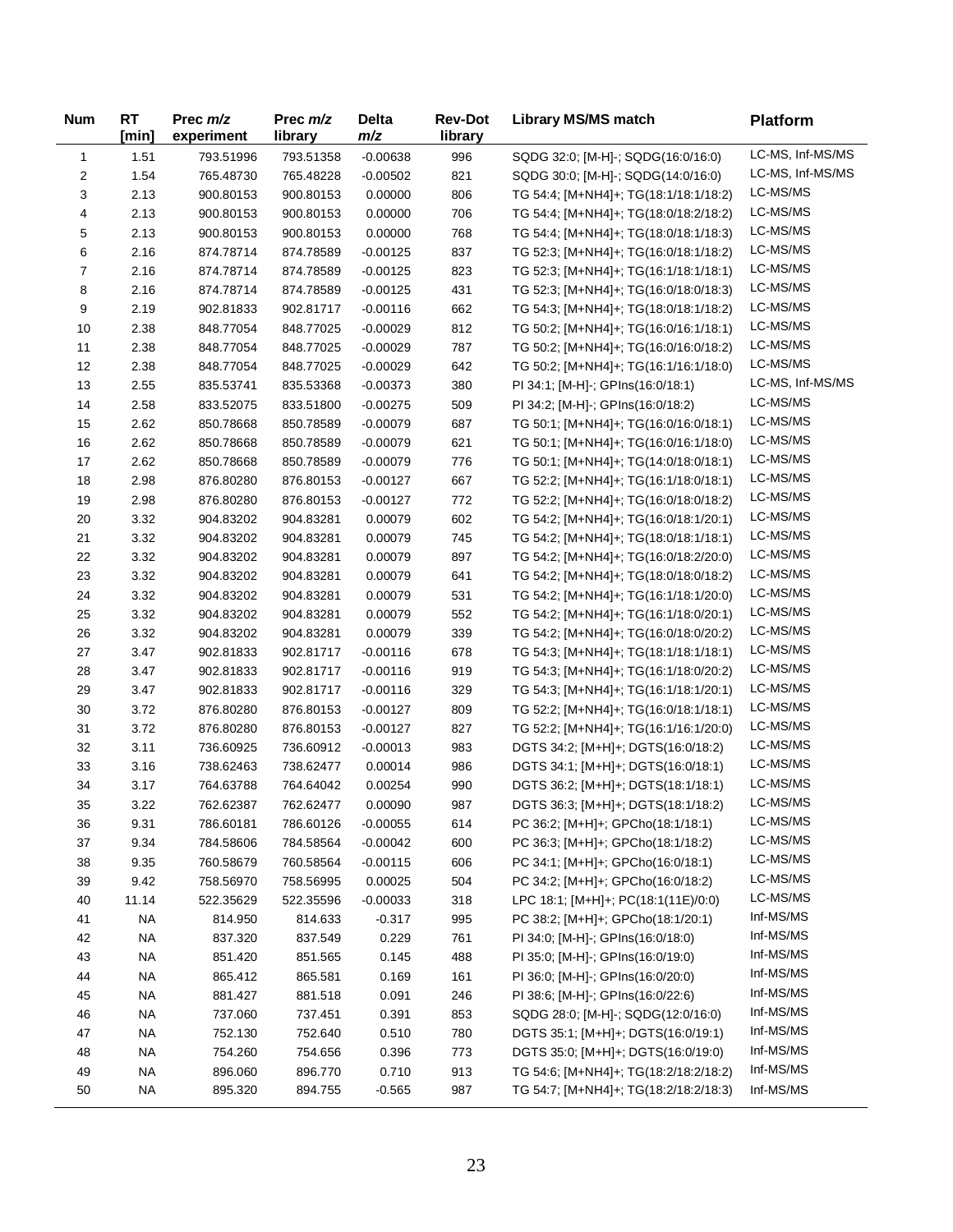## **References**

- [1] J.A. Hellebust, Limnology and Oceanography 10 (1965) 192.
- [2] R. Pratt, American Journal of Botany 29 (1942) 142.
- [3] M. DellaGreca, A. Zarrelli, P. Fergola, M. Cerasuolo, A. Pollio, G. Pinto, Journal of chemical ecology 36 (2010) 339.
- [4] W.H. Chang, N.E. Tolbert, Plant Physiology 46 (1970) 377.
- [5] N.E. Tolbert, L.P. Zill, Journal of Biological Chemistry 222 (1956) 895.
- [6] W. Bell, R. Mitchell, Biological Bulletin 143 (1972) 265.
- [7] J. Bauld, T.D. Brock, Journal of Phycology 10 (1974) 101.
- [8] C.D. Amsler, V. Jormalainen, T. Honkanen, in Algal Chemical Ecology, Springer Berlin Heidelberg, 2008, p. 57.
- [9] R. Coleman, S. Ramchunder, K. Davies, A. Moody, A. Foggo, Oecologia 151 (2007) 454.
- [10] G.M. Hallegraeff, Phycologia 32 (1993) 79.
- [11] C.D. Amsler, U. Karsten, in Algal Chemical Ecology, Springer Berlin Heidelberg, 2008, p. 273.
- [12] M.J. McConville, R. Wetherbee, A. Bacic, Protoplasma 206 (1999) 188.
- [13] E. Kessler, V.A.R. Huss, Journal of phycology 28 (1992) 550.
- [14] P.K. Gladu, G.W. Patterson, G.H. Wikfors, B.C. Smith, Journal of Phycology 31 (1995) 774.
- [15] R.B. Cody, J.A. Laramée, H.D. Durst, Analytical Chemistry 77 (2005) 2297.
- [16] V.M. Dembitsky, O.A. Rozentsvet, E.E. Pechenkina, Phytochemistry 29 (1990) 3417.
- [17] B. Fuchs, R. Suss, K. Teuber, M. Eibisch, J. Schiller, Journal of Chromatography A 1218 (2010) 2754.
- [18] R. Herzog, D. Schwudke, K. Schuhmann, J.L. Sampaio, S.R. Bornstein, M. Schroeder, A. Shevchenko, Genome Biol 12 (2011) R8.
- [19] H. He, R.P. Rodgers, A.G. Marshall, C.S. Hsu, Energy & Fuels 25 (2011) 4770.
- [20] K.M. MacDougall, J. McNichol, P.J. McGinn, S.J.B. OLeary, J.E. Melanson, Analytical and Bioanalytical Chemistry (2011) 1.
- [21] H.Y. Li, X.J. Yan, J.L. Xu, C.X. Zhou, Science in China Series C: Life Sciences 51 (2008) 1101.
- [22] B. Seiwert, P. Giavalisco, L. Willmitzer, H. Wada, N. Murata, in, Springer Netherlands, p. 445.
- [23] J. Folch, M. Lees, G.H. Stanley, Journal of Biological Chemistry 226 (1957) 497.
- [24] A.M. Mayampurath, N. Jaitly, S.O. Purvine, M.E. Monroe, K.J. Auberry, J.N. Adkins, R.D. Smith, Bioinformatics 24 (2008) 1021.
- [25] A.M. Frank, N. Bandeira, Z. Shen, S. Tanner, S.P. Briggs, R.D. Smith, P.A. Pevzner, Journal of proteome research 7 (2007) 113.
- [26] S.E. Stein, (2011), [http://chemdata.nist.gov/.](http://chemdata.nist.gov/)
- [27] D.V. Tchekhovskoi, Y. Mirokhin, N. Blonder, P.A. Rudnick, S.E. Stein, (2011), [http://peptide.nist.gov/.](http://peptide.nist.gov/)
- [28] W.W. Christie, (2011), [http://lipidlibrary.aocs.org/ms/masspec.html.](http://lipidlibrary.aocs.org/ms/masspec.html)
- [29] T. Kind, M. Scholz, O. Fiehn, PloS one 4 (2009) e5440.
- [30] R.B. Kodner, R.E. Summons, A.H. Knoll, Organic Geochemistry 40 (2009) 854.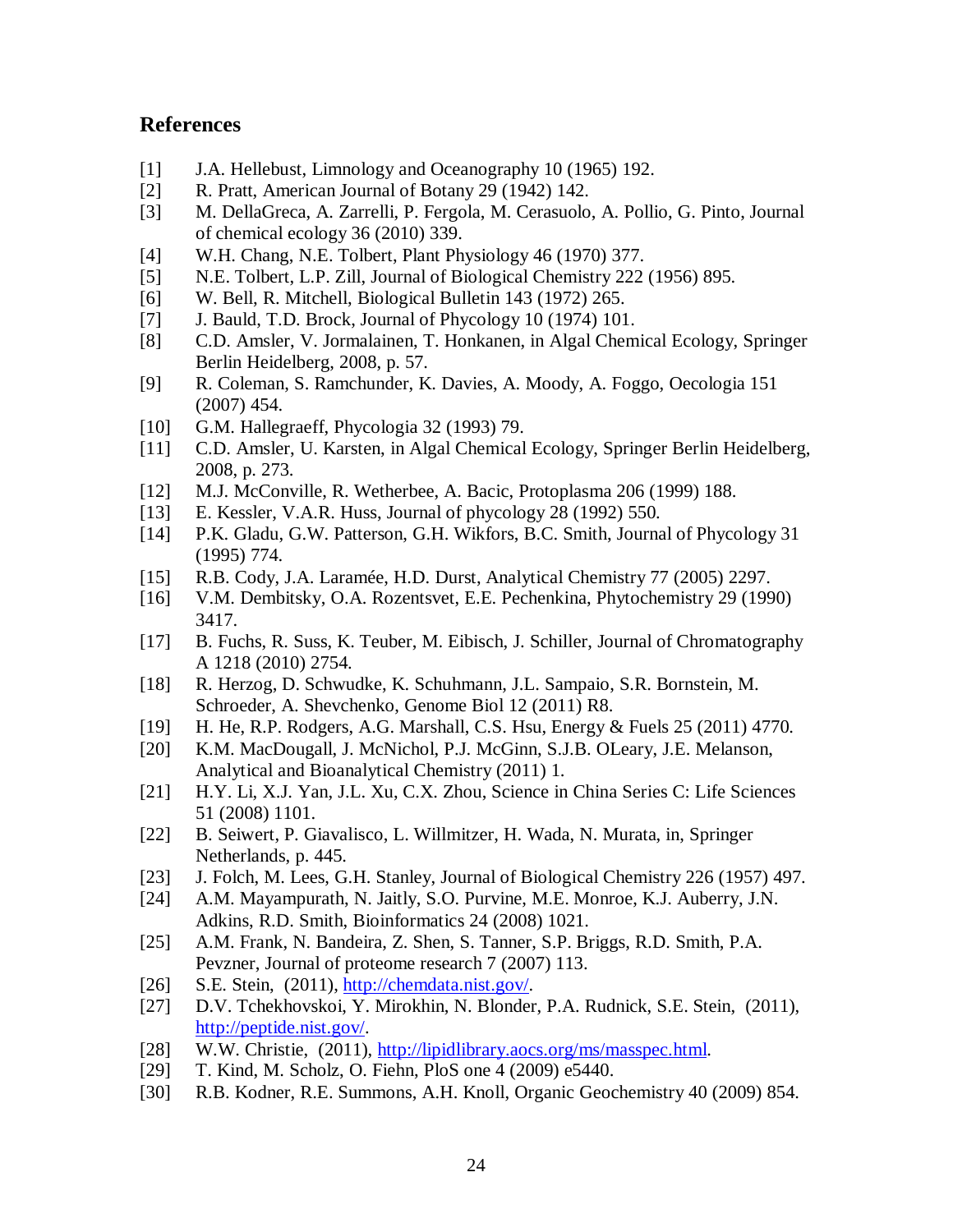- [31] GenBank, (2010), [http://www.ncbi.nlm.nih.gov/nuccore/HI993752.1.](http://www.ncbi.nlm.nih.gov/nuccore/HI993752.1)
- [32] Solazyme, (2009), [http://www.wipo.int/patentscope/search/en/detail.jsf?docId=WO2009126843.](http://www.wipo.int/patentscope/search/en/detail.jsf?docId=WO2009126843)
- [33] I.A. Guschina, J.L. Harwood, M. Kainz, M.T. Brett, M.T. Arts, in, Springer New York, 2009, p. 1.
- [34] B.A. Van Mooy, H.F. Fredricks, B.E. Pedler, S.T. Dyhrman, D.M. Karl, M. Koblízek, M.W. Lomas, T.J. Mincer, L.R. Moore, T. Moutin, Nature 458 (2009) 69.
- [35] N. Sato, Journal of Plant Research 105 (1992) 185.
- [36] N. Sato, M. Furuya, Plant Science 38 (1985) 81.
- [37] S.A. Roche, J.D. Leblond, Phycological Research 58 (2010) 298.
- [38] M. Kato, K. Hajiro-Nakanishi, H. Sano, S. Miyachi, Plant and cell physiology 36 (1995) 1607.
- [39] C. Giroud, A. Gerber, W. Eichenberger, Plant and Cell Physiology 29 (1988) 587.
- [40] W.G. Haigh, T.F. Yoder, L. Ericson, T. Pratum, R.R. Winget, Biochimica et Biophysica Acta (BBA)-Lipids and Lipid Metabolism 1299 (1996) 183.
- [41] C. Benning, Z.H. Huang, D.A. Gage, Archives of Biochemistry and Biophysics 317 (1995) 103.
- [42] I.M. Lopez-Lara, J.-L. Gao, M.J. Soto, A. Solares-Perez, B. Weissenmayer, C. Sohlenkamp, G.P. Verroios, J. Thomas-Oates, O. Geiger, Molecular Plant-Microbe Interactions 18 (2005) 973.
- [43] M. Kato, M. Sakai, K. Adachi, H. Ikemoto, H. Sano, Phytochemistry 42 (1996) 1341.
- [44] A.A. Benson, H. Daniel, R. Wiser, Proceedings of the National Academy of Sciences of the United States of America 45 (1959) 1582.
- [45] M. Sinensky, Journal of Bacteriology 129 (1977) 516.
- [46] B.J.B. Wood, P.H.K. Grimson, J.B. German, M. Turner, Journal of Biotechnology 70 (1999) 175.
- [47] B. Allard, J. Templier, Phytochemistry 54 (2000) 369.
- [48] T. Rezanka, J. Vokoun, J. Slavícek, M. Podojil, Journal of Chromatography A 268 (1983) 71.
- [49] S. McGrath Grossi, S.T. Kottmeier, C.W. Sullivan, Microbial Ecology 10 (1984) 231.
- [50] Y.S. Cheng, Y. Zheng, J.S. VanderGheynst, Lipids (2010) 1.
- [51] D. Barupal, T. Kind, S. Kothari, D. Lee, O. Fiehn, BMC biotechnology 10 (2010) 40.
- [52] T. Kind, O. Fiehn, Bioanalytical Reviews 2 (2010) 23.
- [53] K.L. Lynch, A.R. Breaud, H. Vandenberghe, A.H.B. Wu, W. Clarke, Clinica Chimica Acta 411 (2010) 1474.
- [54] H. Horai, M. Arita, S. Kanaya, Y. Nihei, T. Ikeda, K. Suwa, Y. Ojima, K. Tanaka, S. Tanaka, K. Aoshima, Journal of mass spectrometry 45 (2010) 703.
- [55] F. Matsuda, M.Y. Hirai, E. Sasaki, K. Akiyama, K. Yonekura-Sakakibara, N.J. Provart, T. Sakurai, Y. Shimada, K. Saito, Plant physiology 152 (2010) 566.
- [56] K. Akiyama, E. Chikayama, H. Yuasa, Y. Shimada, T. Tohge, K. Shinozaki, M.Y. Hirai, T. Sakurai, J. Kikuchi, K. Saito, In silico biology 8 (2008) 339.